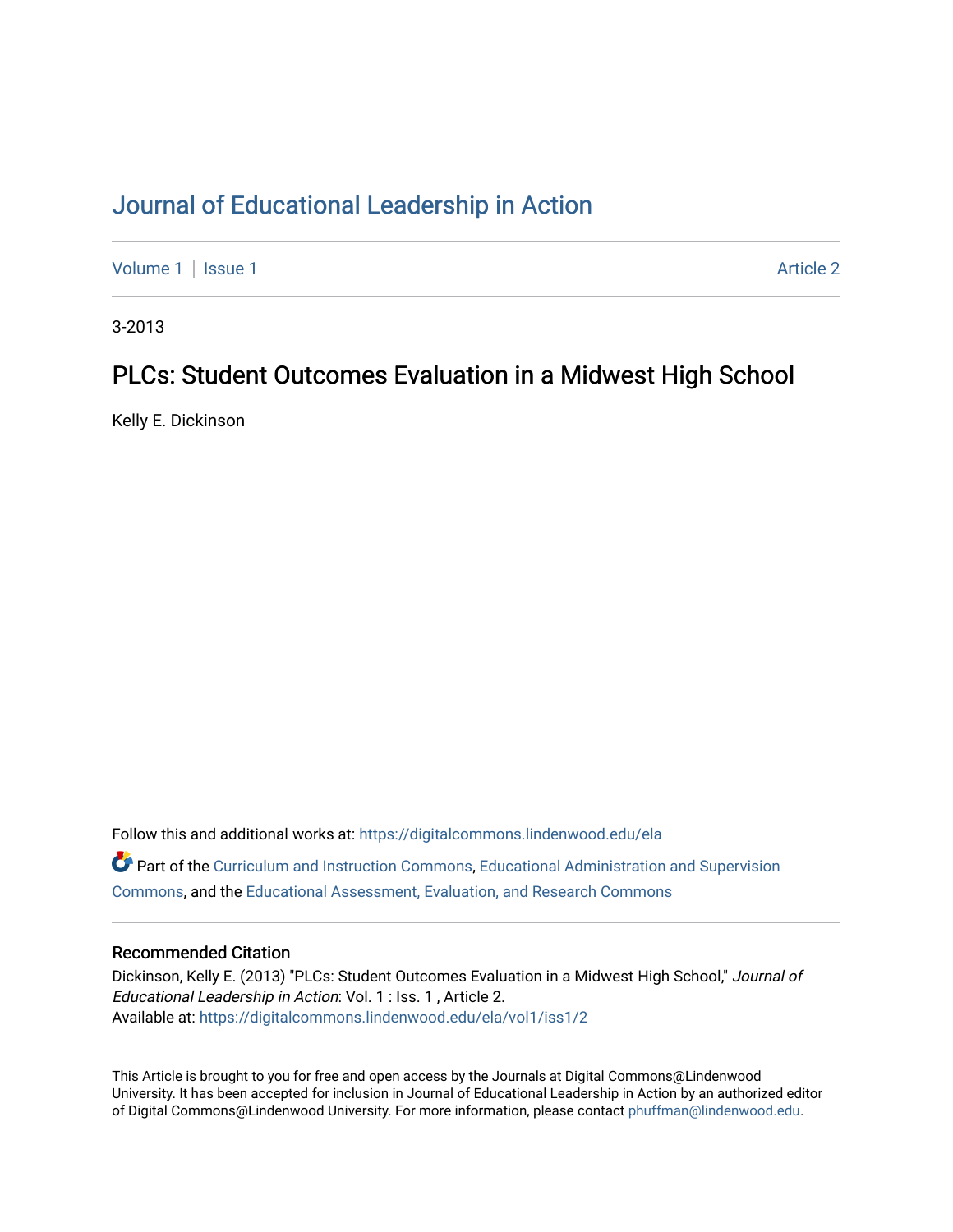# PLCS: STUDENT OUTCOMES EVALUATION IN A MIDWEST HIGH SCHOOL

## *by Kelly E. Dickinson*

### **Abstract**

This study was an evaluation of student outcomes following a five-year implementation of PLCs at Midwest High School in the U.S. Three research questions were addressed: (1) Has student achievement increased during the course of implementing PLCs? If so, is there evidence that this is a result of a contribution from PLC implementation from 2006-2011? (2) Have teacher attitudes toward curriculum rigor, public image, quality of education, and post-high school preparedness changed during the implementation of PLCs from 2006-2011? (3) Is the staff, in April 2011, a mature PLC? For research question one, eight hypotheses resulted in the evaluation of quantitative data. Freshmen report cards were analyzed using a chi-square test for homogeneity of proportions. Algebra I, Biology, and English II Missouri EOC Exam data were analyzed using a *Z-test* for difference in proportions. Finally, Algebra I, American Government, English II, and Biology final exams were analyzed using a *Z-test* for difference in proportions. For research questions two and three, teacher survey data was analyzed using a Likert-like scale. Only the Algebra I and Biology Missouri EOC Exam data showed measurable increases in student outcomes at an alpha level of 0.05. Based on the study, the researcher identified strengths of Midwest High School that included its school-wide intervention program, shared-decision making by leadership, rigorous curriculum, post-high school preparedness, and the Algebra I and Biology PLC teams. The researcher made recommendations to Midwest High School that could help fill in the gaps identified in this study. Additionally, the researcher discussed the implications of this study for PLC high schools and high schools whose staff wishes to become a PLC.

## 1. Introduction

*Kelly Dickinson discusses the use of PLC's in a secondary educational setting.*

In 2001, the No Child Left Behind Act (NCLB) was adopted, and United States public school districts became accountable for demonstrating Adequate Yearly Progress (AYP) based on state assessment scores and graduation and attendance rates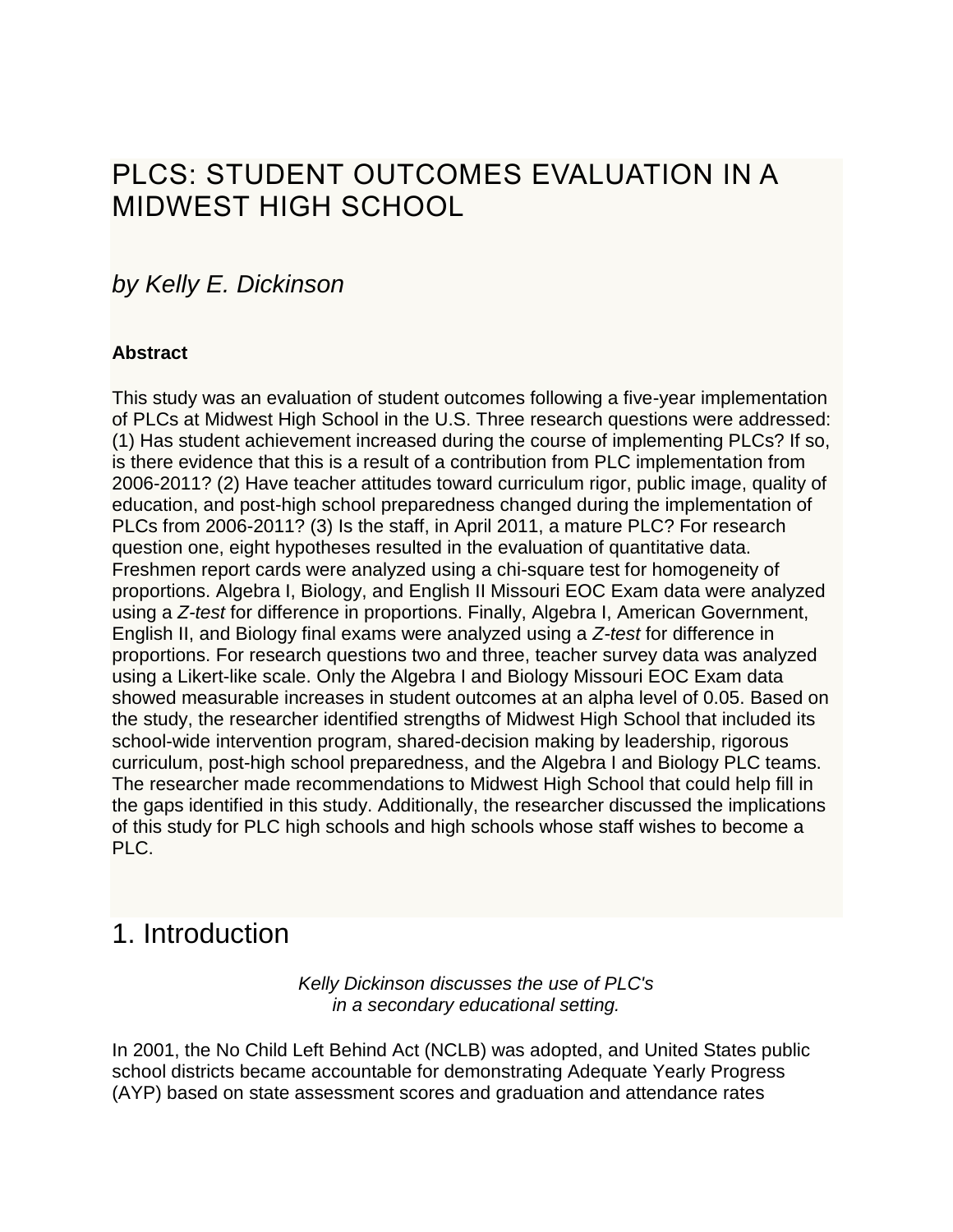(Missouri Department of Elementary and Secondary Education, 2010c). The federal government began requiring states and school districts to "provide annual report cards with information such as achievement data broken down by subgroup and information on whether school districts are making [AYP]" (Requirements of No Child Left Behind Act, 2002, p. T20). According to guidelines, schools not meeting AYP criteria in the same area for two consecutive years would be placed into School Improvement status and suffer additional consequences (Missouri Department of Elementary and Secondary Education, 2010c). According to the Missouri Department of Elementary and Secondary Education (2010c), schools that remained in School Improvement status risked public scrutiny, loss of students to better performing schools, loss and reorganization of staff, and state takeover. Ultimately, the goal of NCLB was that all students be proficient in math and reading by 2014 (Requirements of No Child Left Behind, 2002). Despite increased accountability requirements for schools through NCLB, the United States Department of Education's National Center for Education Statistics (2011) reported that math and reading scores have not changed significantly over the past four decades.

Midwest High School is a public high school in Missouri, and in 2005 they were no exception to the national trend. Overall, they did not meet AYP in math or communication arts for three years in a row from 2003 through 2005 (Missouri Department of Elementary and Secondary Education, 2010a). Midwest High School was a high school serving just less than 2,000 students in grades nine through 12 during the time of this study. During the course of this study, Midwest High School's student demographics averaged 87% white, 10% black, and 3% Asian and Hispanic. The percentage of students qualifying for free or reduced lunch (FRL) increased from 11.6% to 14.9% during the five years of this study (Missouri Department of Elementary and Secondary Education, 2010b).

Because Midwest High School did not meet AYP in math or communication arts for three years in a row (Missouri Department of Elementary and Secondary Education, 2010a), administrators and teachers began looking for a school improvement model. In spring 2006, they chose PLCs as their model for improvement, like hundreds of other PLC schools across the United States and Canada (Solution Tree, 2011). For Midwest High School staff, this decision was based largely on literature supporting PLCs (DuFour, R. P., DuFour, R., & Eaker, 2008).

R. P. DuFour and Eaker (1998) claimed that in order for schools to be successful they must adopt PLCs. "Virtually every leading educational researcher and almost all professional organizations for educators have endorsed [PLCs]" (DuFour, R. P., & DuFour, R., 2010, p. 91). R. P. DuFour first developed PLCs at Adlai E. Stevenson High School in Lincolnshire, Illinois during his tenure as principal beginning in 1983 (Schmoker, 2001). PLCs are focused on three big ideas: learning, collaboration, and results (DuFour, R. P., 2007). Learning refers to "the fundamental purpose of the school, [which] is to ensure all students learn at high levels" (DuFour, R. P., et al., 2008, p. 18). Educators, too, need to learn continuously if they are to help students (DuFour, R. P., et al., 2008). Collaboration refers to the responsibility of educators to work with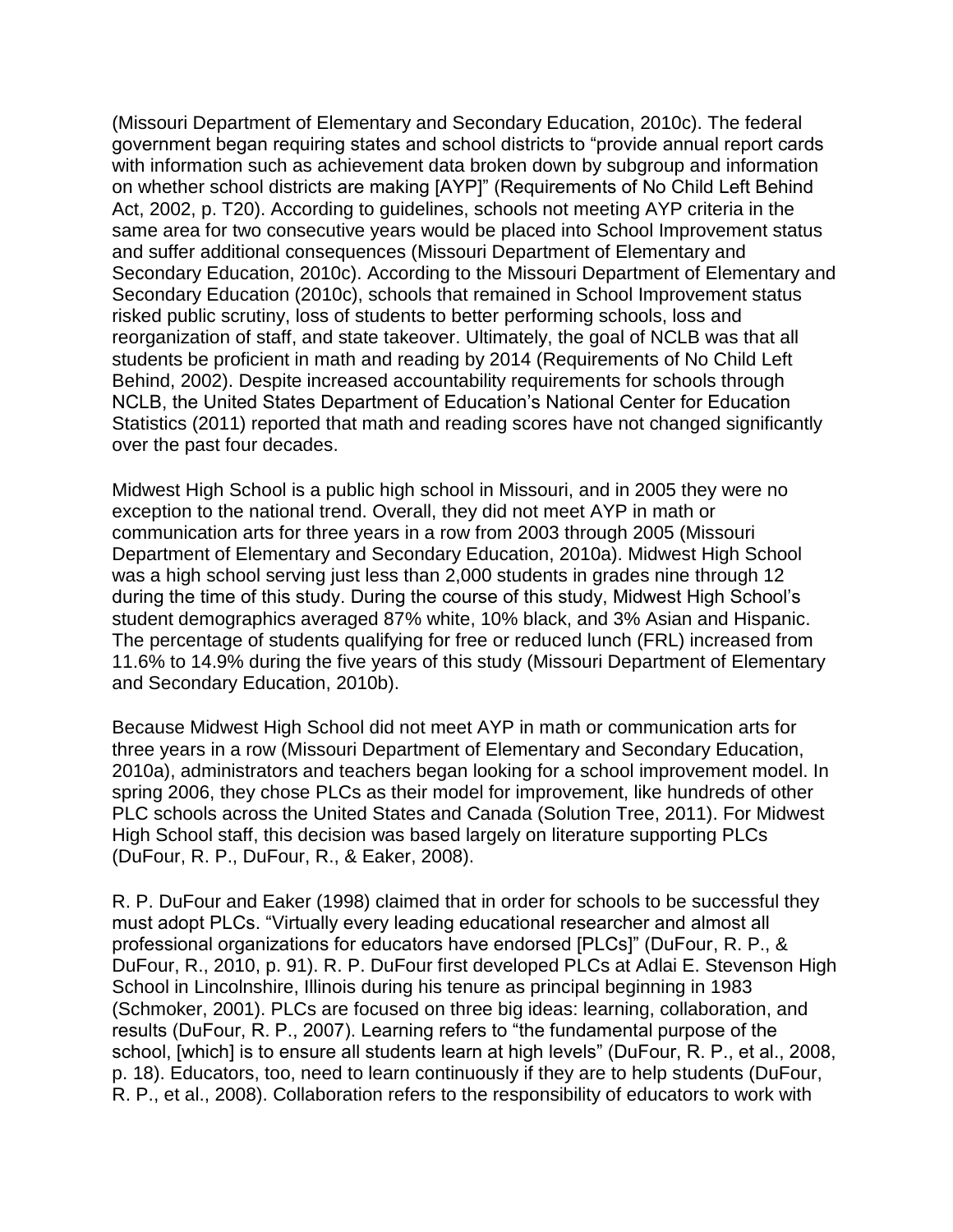one another to help all students (DuFour, R. P., et al., 2008). Finally, achieving results refers to the continuous monitoring of learning through the collection of evidence. R. P. DuFour et al. (2008) stated that "schools must systematically monitor students learning on an ongoing basis and use evidence of results to respond immediately to students who experience difficulty, to inform individual and collective practice, and to fuel continuous improvement" (pp. 18-19). Results are the key focus (DuFour, R. P., & DuFour, R., 2010).

Starting in March 2006 and continuing through May 2011, Midwest High School worked toward becoming a PLC with student outcomes focused on three areas. The first area of focus was assessments that were collaboratively developed by teachers called common assessments. The second student outcome evaluated was the Missouri State End of Course (EOC) Exams that were given to all high school students in the areas of English II, American Government, Biology, and Algebra I. The purpose of evaluating common assessment data is to improve student achievement (DuFour, R. P., & DuFour, R., 2010). Finally, the evaluation of student outcomes at Midwest High School focused on first semester freshman report cards, since this semester of the students' high school career is most closely monitored at Midwest High School (PLC Leadership Team, 2011). Thus, the author of this study used quantitative data from EOC exams, common assessments, and freshmen report cards to evaluate the student outcomes.

The researcher also analyzed teacher survey data from two different staff surveys as an indicator of the effectiveness of the implementation of PLCs at Midwest High School. The first survey was written by Midwest High School's PLC Leadership Team and was given in October 2006 and April 2011. The second survey was written by and used with permission from Southwest Educational Development Laboratory (SEDL) and was given in April 2011. It was designed, in part, to measure the "maturity of staffs as a learning community" (Hord, Meehan, Orletsky, & Sattes, 1999, p. 2).

#### A. IMPORTANCE OF STUDY

This study was an evaluation of student academic outcomes following the five-year implementation of PLCs in Midwest High School. Fullan (2007) stated PLCs are difficult to implement because they involve changing a culture, not starting a program. However, literature states that since 21st-century education will require teachers to work in PLCs (DuFour, R. P., & DuFour, R. 2010), successful creation of a learning community capable of effecting measureable change in student academic outcomes is imperative. Thus, this study may serve as a model for other high school leaders wanting to evaluate their progress in PLC implementation. This study will add to the few existing quantitative student outcomes studies related to PLCs at the high school level in that it is also a quantitative study of student outcomes, and it provides insight into the PLC implementation process.

#### B. RATIONALE FOR THE STUDY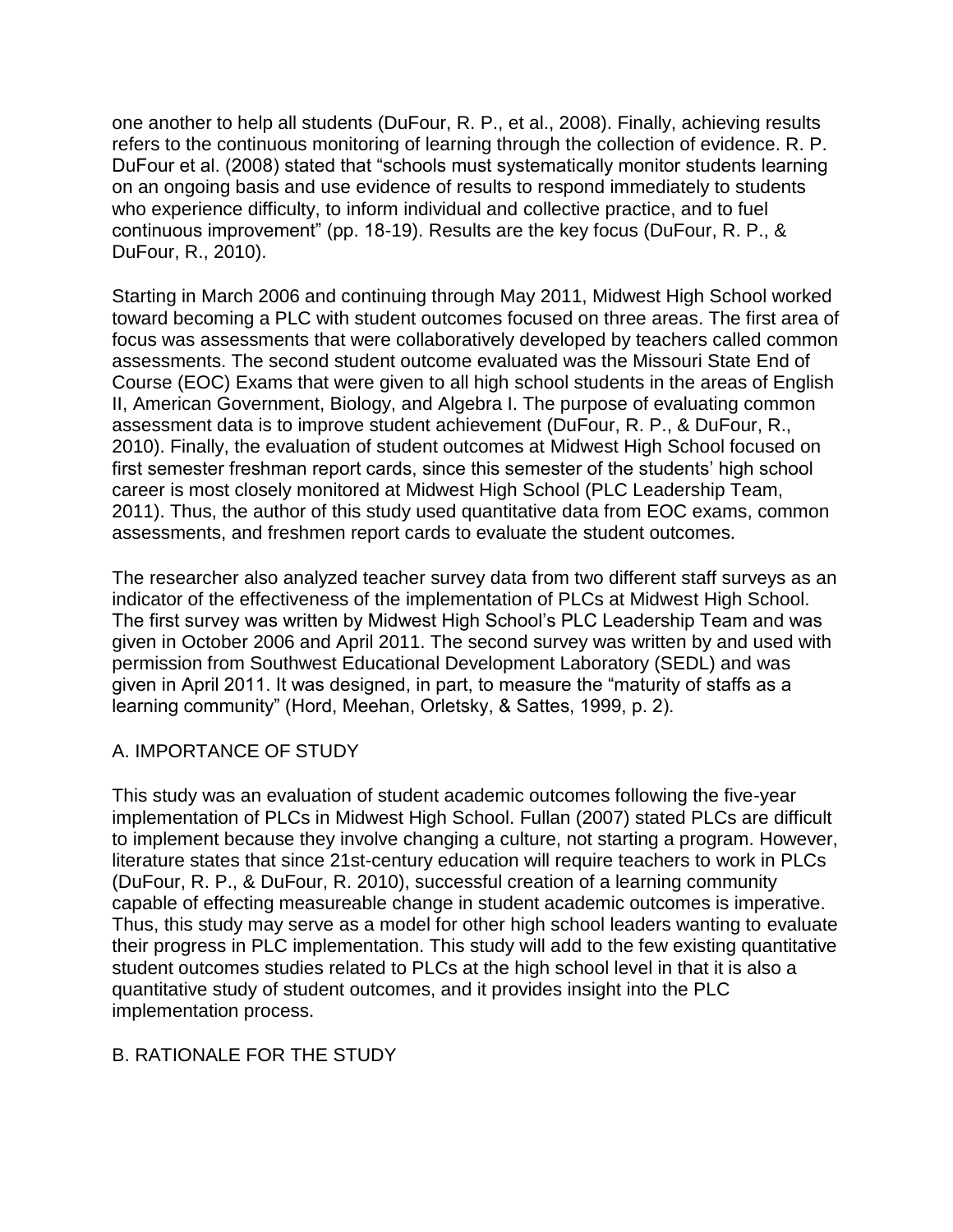A large amount of resources were utilized by the administrators and staff in an attempt to implement PLCs at Midwest High School. All building goals and professional development monies were linked to PLCs from March 2006 through May 2011. All building-wide professional development time was spent working on PLC initiatives; this time totalled a minimum of 34 hours per year for all staff and more than 36 additional hours per year for the members of the PLC Leadership Team. Professional development time was spent working on the development of functioning PLC groups, common course summative assessments, and, in alignment with the PLC literature, a comprehensive school-wide system of tiered interventions and incentives for students (DuFour, R. P., et al., 2008). Staff spent more than 110 school hours and over 90 afterschool hours per year working with students on interventions and incentives.

### C. RESEARCH QUESTIONS

The primary goal of Midwest High School from March 2006 through May 2011 was to effectively implement PLCs, thus becoming a mature PLC. The researcher measured outcomes by evaluating changes in student achievement in core subject areas and analyzing teacher survey data, as demonstrated by the following research questions.

- 1. Has student achievement increased during the course of implementing PLCs? If so, is there evidence that this is a result of a contribution from PLC implementation from 2006–2011?
- 2. Have teacher attitudes toward curriculum rigor, public image, quality of education, and post–high school preparedness changed during the implementation of PLCs from 2006–2011?
- 3. Is the staff, in April 2011, a mature PLC as measured by a diagnostic tool called School Professional Staff as Learning Community Questionnaire, which was designed, written, and validated by SEDL (Hord et al., 1999)?

According to Hord et al. (1999), this survey was developed in 1996 at SEDL. SEDL is "a private, nonprofit education research, development, and dissemination (RD&D) corporation based in Austin, Texas [that is dedicated to] improving teaching and learning" (SEDL, 2011, para. 1).

#### D. NULL HYPOTHESIS

**H<sup>0</sup> 1.** There will be no measurable difference in average grade point average when comparing semester one freshmen report cards for each academic year from December 2005 to December 2010.

**H<sup>0</sup> 2.** There will be no measurable difference in average scores achieved for the course Algebra I on the semester one common final exam between December 2009 and December 2010.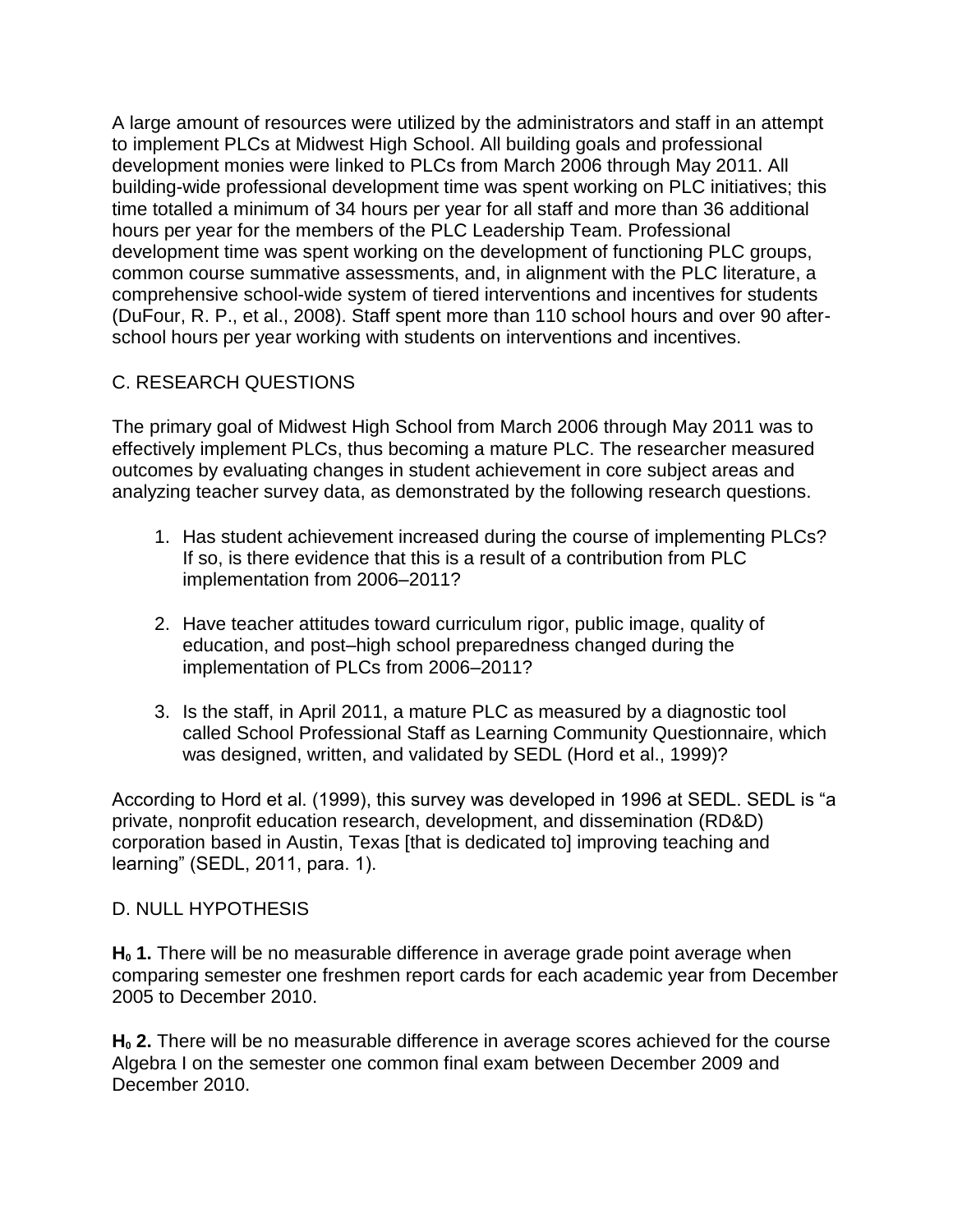**H<sup>0</sup> 3.** There will be no measurable difference in average scores achieved for the course American Government on the semester one common final exam between December 2009 and December 2010.

**H<sup>0</sup> 4.** There will be no measurable difference in average scores achieved for the course Biology on the semester one common final exam between December 2009 and December 2010.

**H<sup>0</sup> 5.** There will be no measurable difference in average scores achieved for the course English II on the semester one common final exam between December 2009 and December 2010.

**H<sup>0</sup> 6.** There will be no measurable difference in proportion of students who achieved Advanced and Proficient on the Algebra I Missouri State End of Course Exam between May 2009 and May 2011.

**H<sup>0</sup> 7.** There will be no measurable difference in proportion of students who achieved Advanced and Proficient on the Biology Missouri State End of Course Exam between May 2009 and May 2011.

**H<sup>0</sup> 8.** There will be no measurable difference in proportion of students who achieved Advanced and Proficient on the English II Missouri State End of Course Exam between May 2009 and May 2011.

#### E. LIMITATIONS AND THREATS TO VALIDITY

This study was limited in several ways. First, it was limited in its ability to evaluate the effectiveness of every component of the PLC process at Midwest High School. The information gathered and the analysis completed was intended to give a broad understanding of the academic status and collaborative status as a whole over a fiveyear period. Additional analysis would have to be completed to determine the effectiveness of each component of the school as well as the academic progress of each course. Another limitation was that the information system at Midwest High School changed during the course of this study, so the population size for the Algebra I common final exams that was collected for hypothesis two may be unreliable. A third limitation was that the format of the Missouri State EOC Exams changed between 2010 and 2011 in that the constructed response sections were eliminated from Algebra I, Biology, and English II for the 2011 test due to budgeting cuts at the state level in Missouri.

There were four threats to internal validity. The first threat was that the population of students and teachers was different from year to year. This study did not follow the same group of students with the same teachers over a five-year period. Rather, the researcher analyzed data from different groups of students in the same courses or grade levels. However, the student demographics did not change significantly during the period of time in which this study was conducted.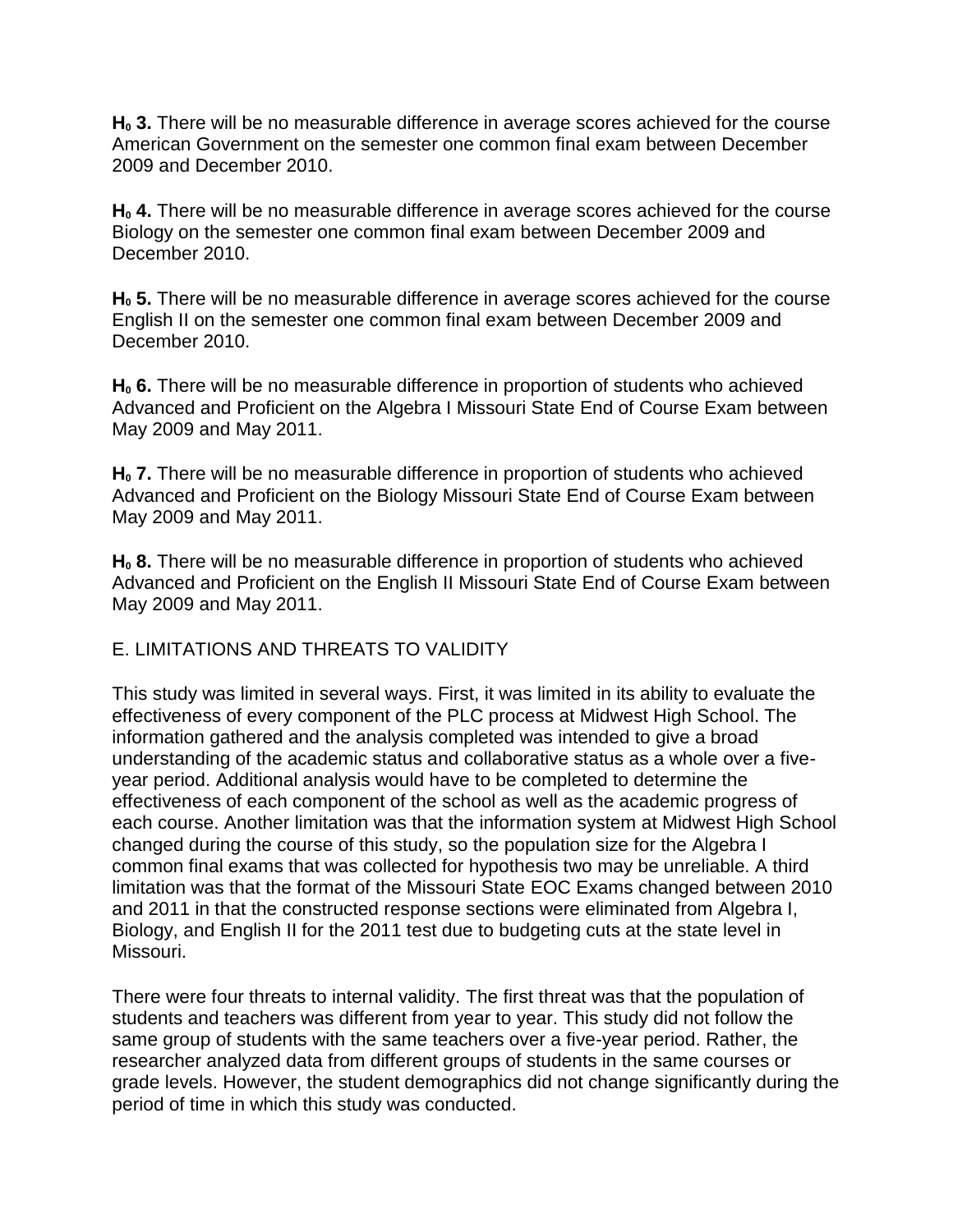The second threat to internal validity was that the researcher was a member of the PLC Leadership Team that oversaw the PLC implementation. Therefore, bias was possible. To alleviate the effects of possible bias, this study was largely quantitative in nature, and quantitative data was selected using a random sampling tool (Social Psychology Network, 2008). Additionally, to address the extent to which the school is a learning community while addressing research question three, the researcher chose to evaluate data that had been collected with a nationally tested, valid instrument instead of one that was created within the building. This instrument, School Professional Staff as Learning Community Questionnaire, was developed by Hord (Hord et al., 1999). It was nationally field tested by Appalachia Educational laboratory and was found at the elementary, middle, and high school levels to be "useful as a screening, filtering, or measuring device to assess the maturity of a school's professional staff" (Meehan, Orletsky, & Sattes, 1997, Abstract).

The third threat to internal validity was the survey questions used to address research question two which were written by the PLC Leadership Team at Midwest High School. Additionally, these survey questions were not tested for validity, and bias is possible. Attempts to eliminate bias were made through team discussions during the survey writing process.

The final threat to internal validity was the tools available to collect data. Because of this limitation, the common summative exam data obtained for hypotheses two through five was a convenience sample, randomly chosen from data that was available, not from the entire population. This was particularly true for 2009 Algebra I common summative assessment scores.

There was one threat to external validity in this study. Midwest High School was a suburban high school of nearly 2,000 students. During the course of this study, Midwest High School's student demographics averaged 87% white, 10% black, and 3% Asian and Hispanic. The percentage of students qualifying for FRL increased from 11.6% to 14.9% during the time of this study (Missouri Department of Elementary and Secondary Education, 2010b). The study, therefore, cannot be generalized beyond the demographics of the school study site, Midwest High School.

# 2. Background

The focus of this background was on the components necessary to affect change in any organization. For each component, the researcher discussed the literature as a whole and then in the context of PLCs, specifically. Finally, the researcher identified missteps that lead to change failure and educational examples of successful change. During this literature review, studies from businesses, healthcare organizations, and high schools were included while studies from elementary and middles schools were generally omitted.

### A. INTRODUCTION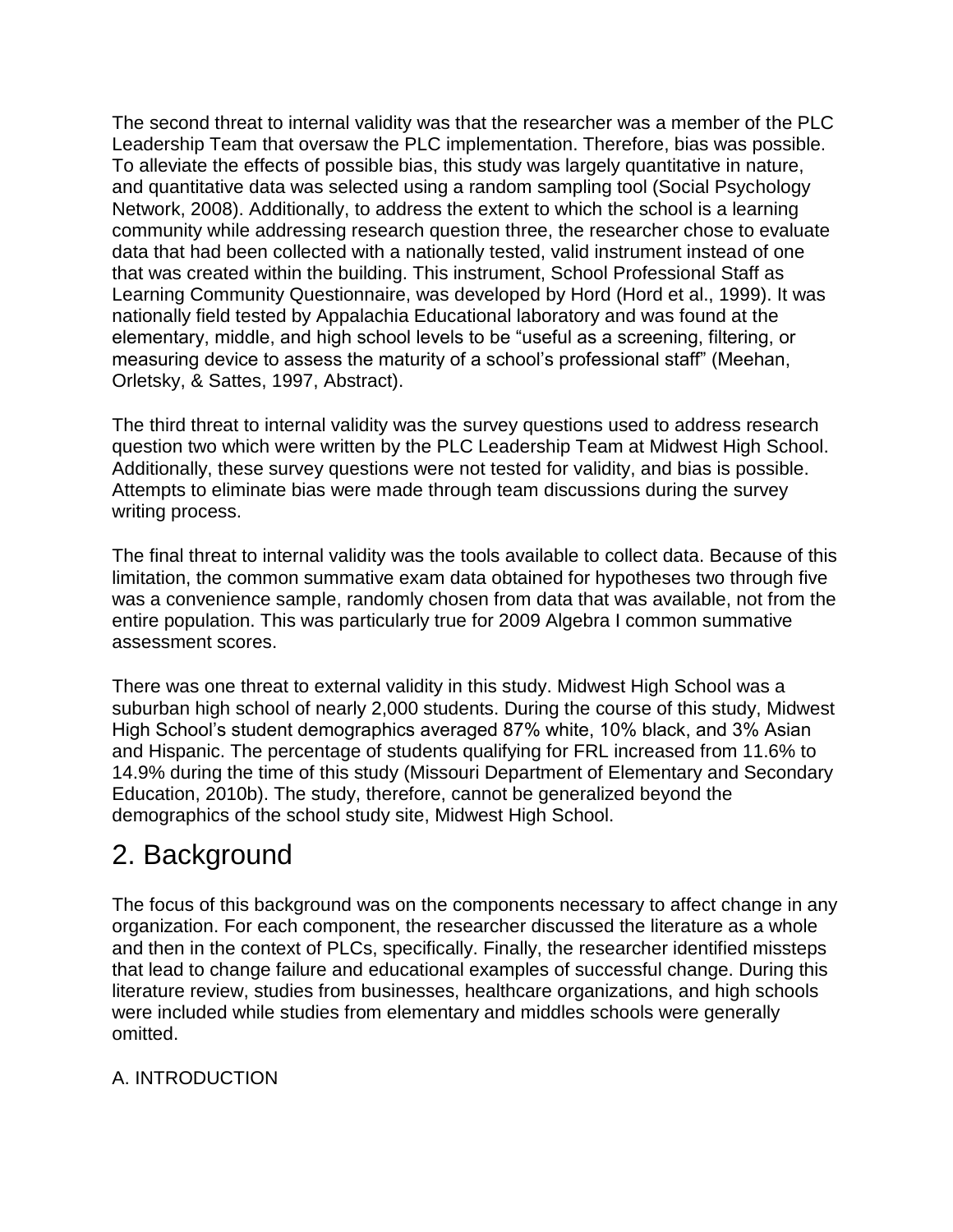As a whole, schools across the United States were in need of positive change. The United States was not a leader when comparing science, technology, engineering, mathematics, and reading scores of its adolescent students to students in other countries (Baldi et al., 2007; Emeagwali, 2010; Fleischman, Hopstock, Pelczar, Shelley, & National Center for Education Statistics, 2010). Emeagwali (2010) reported the National Science Board found student scores in science, technology, engineering, and mathematics to be decreasing among adolescents. Fleischman et al. (2010) reported the Program for International Student Assessment (PISA) ranked 15-year old United States students seventh in reading literacy, 18th in mathematics, and 13th in science. In each case, their scores were at or below the average reported scores for all countries combined (Fleischman et al., 2010). Though the PISA math and science scores in 2009 showed improvements for United States students in both average score and international rank over the corresponding 2006 scores, the United States was not a world leader (Baldi et al., 2007). Consequently, President Barack Obama cited the improvement of math, science, and literacy scores as educational priorities (Emeagwali, 2010).

To achieve academic improvement for United States students, schools needed to develop plans through which to change what they were currently doing (Emeagwali, 2010). PLCs were one possible way to reach that goal. R. P. DuFour and R. DuFour (2010) described PLCs as grounded in three main ideas: students learning at high levels, educators collaborating, and results were the key focus. R. P. DuFour and Eaker (1998) claimed that students could achieve results through targeted teacher collaboration and a shared mission, vision, values, and goals. Fullan (2007) stated that PLCs were not a program but were a change in a culture due to the need to shift the mindset of educators.

The literature on PLCs claimed they were, for educators, the key to effecting successful, sustainable change in their organizations. R. P. DuFour and Eaker (1998) told readers that in order for schools to institute successful changes that increased student achievement, they must adopt PLCs. "Virtually every leading educational researcher and almost all professional organizations for educators… endorsed [PLCs]" (DuFour, R. P., & DuFour, R., 2010, p. 91). Among the organizations cited as endorsers of PLCs were the National Commission on Teaching and America's Future, the National Board for Professional Teaching Standards, the National Education Association, the National Council of Teachers of Mathematics, and the National Council of Teachers of English (DuFour, R. P., et al., 2008).

The researcher investigated business, healthcare, and educational literature that gave organizations insight when working toward successful, sustainable change (Fullan, 2007; Spiro, 2011). The goal of the researcher in doing so was to communicate the relationship between general literature and what was known about PLCs. The general literature showed that successful, sustainable change occurred when there was a common mission, vision, values, and goals, good leadership, and focused teamwork. Each of these components was addressed independently in the sections that follow.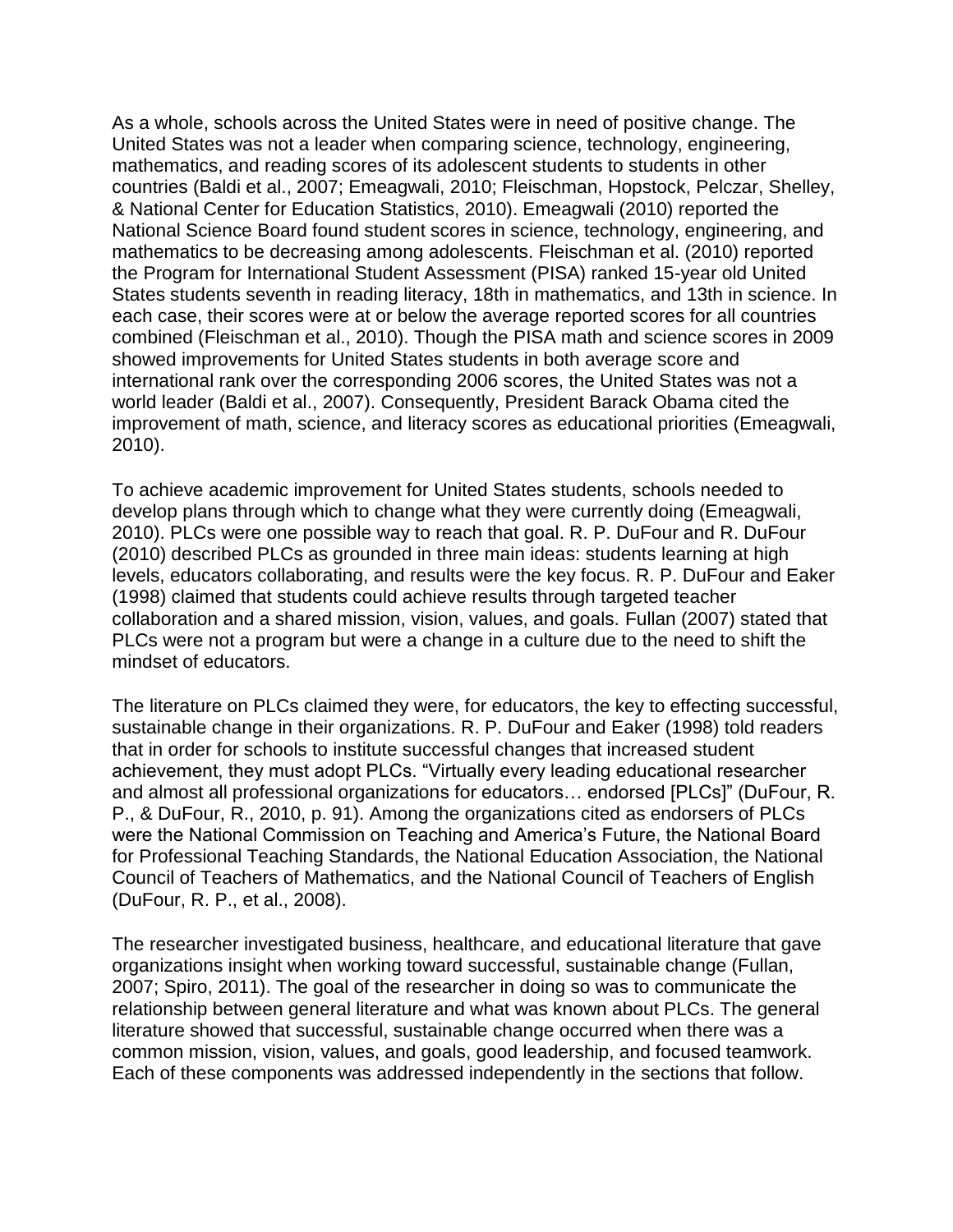The literature on PLCs mirrored the general literature in these areas and was discussed following each of the related sections.

#### B. MISSION, VISION, VALUES, AND GOALS

In the general literature, the most commonly shared definition of a mission statement was that it communicated a purpose for an organization, or an indication of what was to be achieved or accomplished (Cady et al., 2011; Spiro, 2011; Verma, 2009). The literature on PLCs reflected the business literature with respect to the mission statement (DuFour, R. P., & Eaker, 1998). Like Cady et al. (2011), R. P. DuFour and Eaker (1998) expressed that a mission statement explained why an organization existed. As such, it put everyone in an organization on the same path and gave them a reason for being there in the first place (DuFour, R. P., & Eaker, 1998). It answered questions about the educators' responsibilities to the students and explained the existence of a school by clarifying the school's priorities and pointing it onto the correct path (DuFour, R. P., & Eaker, 1998). DuFour, R. P., et al. (2008) urged schools not to spend copious amounts of time writing mission statements, though, because they claimed the real quality work came with living the mission statement.

Like a mission statement, a vision statement is a statement with a purpose. A vision, though, is a statement of where a person or organization is going (Finley, 2010; Reason, 2010; Yokl, 2011). Finley (2010) reported a vision statement to be a clear picture of what the end product will look like. In a book about educational leadership, Reason (2010) compared a vision to a "destination" (p. 55). Yokl (2011) reported that a vision focuses direction and "separates our routine work from the big picture" (p. 52).

Similarly, PLC literature cited several reasons why a vision statement was essential to the success of a PLC school (DuFour, R. P., et al., 2008; DuFour, R. P., & Eaker, 1998). R. P. DuFour et al. (2008) said "shared vision motivates and energizes people" (p. 143). It painted a picture of the school's future and allowed people to visualize a target so they could aim for it (DuFour, R. P., & Eaker, 1998). Further, a shared vision created commitment among people and showed initiative (DuFour, R. P., & Eaker, 1998).

Meglino and Ravlin (1998) defined values as "end-states of existence that a person strives to achieve" (p. 353). They also stated that values are "modes of behavior" (Meglino & Ravlin, 1998, p. 353). The PLC literature defined values as a code of conduct that was created by a learning organization in order to reach the vision (DuFour, R. P., & Eaker, 1998). Values, also called collective commitments, were no more than 10 statements with direct language that explained the personal behavior expected within a learning organization (DuFour, R. P., & Eaker, 1998); this association of values to personal expected behavior is much like the definition reported by Meglino and Ravlin (1998). R. P. DuFour et al. (2008) explained that values were essential to a learning organization because they provided accountability for the people who had written them and they helped drive the cultural shift necessary to become a PLC.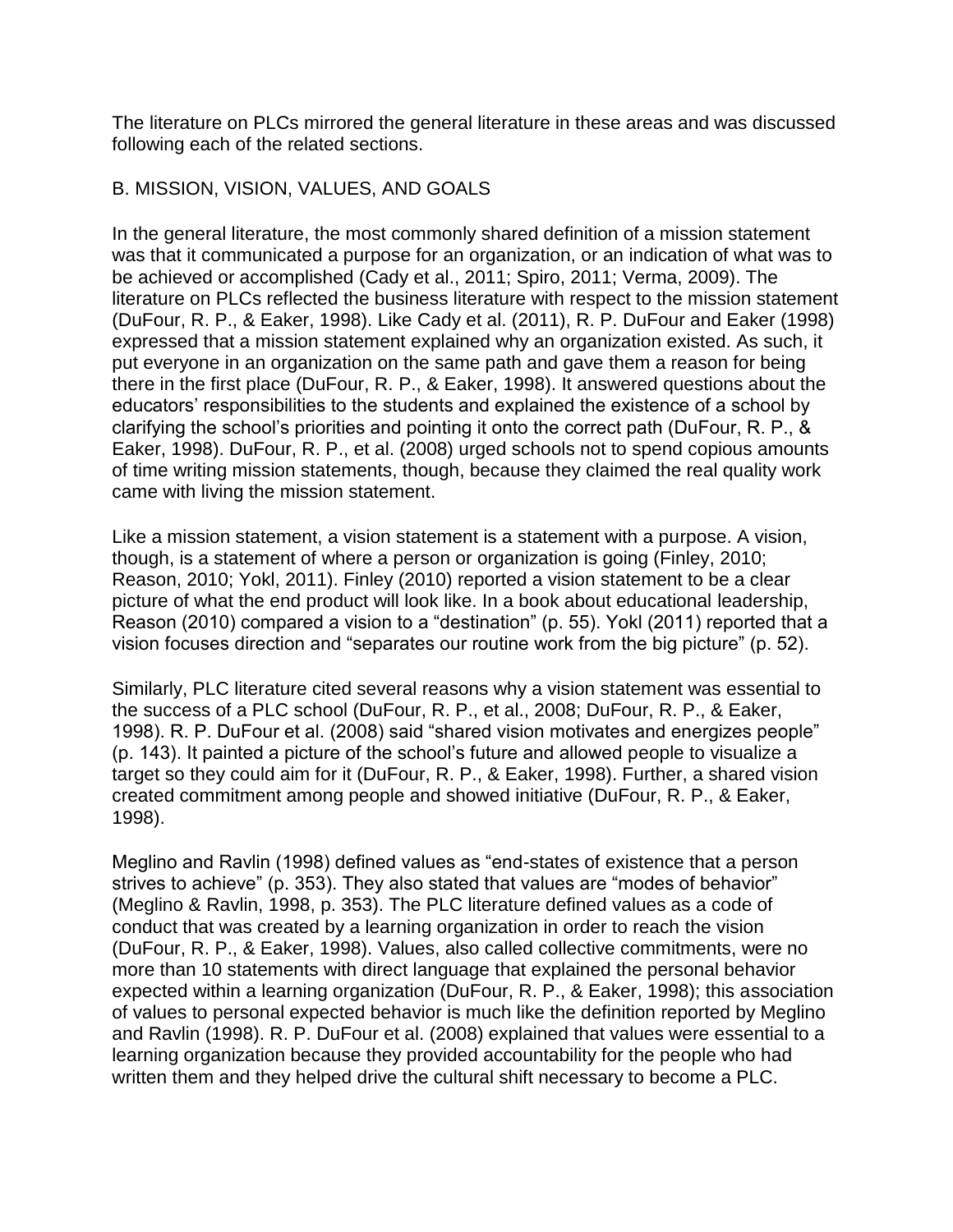Armenakis and Harris (2009) contended that a cultural shift could not take place without setting goals, and the analysis of a problem that comes prior to setting goals is a key component to successful, sustainable change. Kotter and Schlesinger (2008) and Spiro (2011) agreed that writing goals to solve problems and realize change comes after diagnosing the problems in an organization. They added that when goals are written they must include benchmarks with detailed timelines, and they must involve all stakeholders (Kotter & Schlesinger, 2008; Spiro, 2011). Like other literature, Nelson, LeBard, and Waters (2010) and R. P. DuFour (2007) explained that implementing PLCs must involve a focus, or a goal. Additionally, all goals for a learning organization should be SMART (DuFour, R. P., & DuFour, R., 2010; O'Neill & Conzemius, 2006). SMART goals are "Strategic AND Specific, Measurable, Attainable, Results-based, and Timebound" (O'Neill & Conzemius, 2006, p. 13). Goals are a requirement for success in any school because they prioritize the steps toward the vision in a systematic way (DuFour, R. P., & Eaker, 1998).

#### C. LEADERSHIP

Effective leadership is one of the most important components in any change process (O'Doherty & Ovando, 2009; Spiro, 2011). In their 2009 study of a successful school district, O'Doherty and Ovando (2009) found the number one factor affecting success to be leadership. Planning and shared accountability were secondary (O'Doherty & Ovando, 2009). Spiro (2011) agreed that excellent leadership is a mandatory component of the success of an organization.

Effective leaders share several characteristics. One of these characteristics is that good leaders understand the change process (Armenakis & Harris, 2009; Fullan, 2001; O'Doherty & Ovando, 2009; Parrett & Budge, 2009; Spiro, 2011). A good leader can focus on just a few priorities that support the vision, and he or she has the ability and foresight to align the money and other resources with that vision (O'Doherty & Ovando, 2009). A leader knows how to implement changes (Armenakis & Harris, 2009) and can think several steps ahead of the current reality (Spiro, 2011). Additionally, Parrett and Budge (2009) found in their study of six high schools that a good leader can eliminate the noise associated with outside initiatives. This noise might include outside influences such as attempts by boards of education members to press personal agendas or central office employee initiatives that do not align with building goals.

Effective leaders provide needed training, or professional development (Armenakis & Harris, 2009; Fisher, 2007; Gajda & Koliba, 2008), and they put together professional development that will benefit teams (Chan & Chen, 2010; De Jong & Elfring, 2010; Ding & Ng, 2010; Locander & Luechauer, 2009). People will not support change if they fear they do not have the skills to contribute to it successfully (Armenakis & Harris, 2009; Kotter & Schlesinger, 2008; Zigarmi, P., Hoekstra, Blanchard, & Zigarmi, D., 2010). Armenakis and Harris (2009) found that effective leaders know how to involve people in the change process and offer professional development to increase their performance. Gajda and Koliba (2008) stated that professional development should include training and modeling on how to collaborate. Fisher (2007) agreed that collaboration will not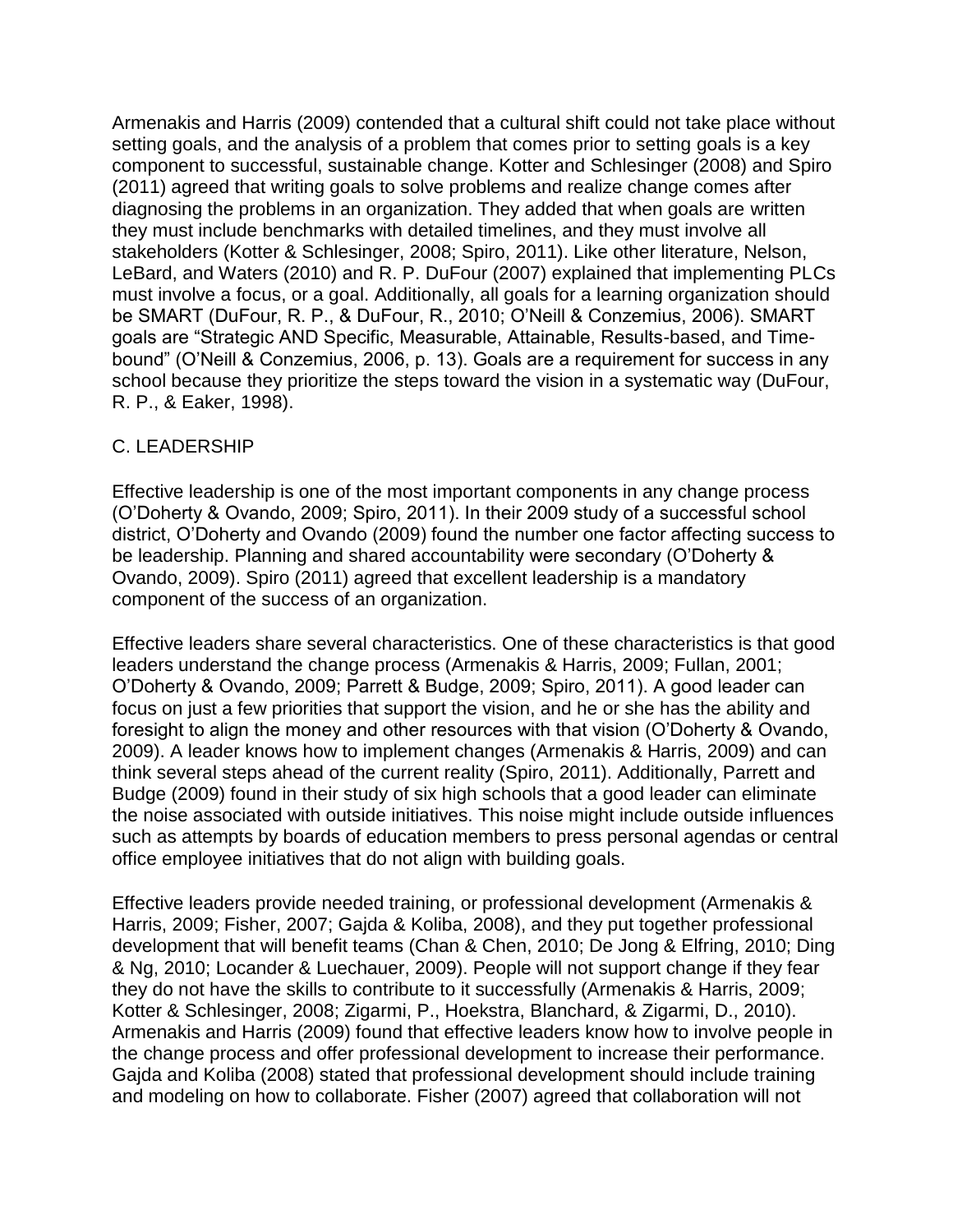happen on its own but must be taught through professional development. Also, Chan and Chen (2010) concluded leaders should promote problem-solving and critical thinking skills through professional development.

Locander and Luechauer (2009) told readers that team building is an obligation associated with professional development because effective leaders do not forget the human element, and they need to be as concerned with their people as they are with their profits. Teams, especially long-term teams, should be purposefully built and actively maintained so that relationships and trust are strong (De Jong & Elfring, 2010). This can be accomplished by purposefully increasing social interactions among team members (Ding & Ng, 2010). This might include prohibiting email communications one day of the week or participating in community service projects during work time (Locander & Luechauer, 2009). Gajda and Koliba (2008), through their development of a tool for leaders to evaluate teacher collaboration, identified the role of the effective principal to include evaluating and correcting weaknesses in teachers' collaboration.

Another characteristic of effective leaders is that they have credibility (Armenakis & Harris, 2009; O'Doherty & Ovando, 2009). In their 2006 study, Clark and Payne determined that good leaders are trustworthy and credible because they follow through on promises. Their expectations are clear and consistent (O'Doherty & Ovando, 2009), and they are strong communicators (Armenakis & Harris, 2009). "Employees want leaders they can trust" (Perrin & Blauth, 2010, p. 9), so having credibility as a leader is essential to good leadership.

Successful leaders can motivate their people because they recognize that fear will not drive them into action (Fullan, 2007). One way leaders motivate their people is by improving emotions within their organization (Fullan, 2001) through being supportive (Kotter & Schlesinger, 2008). Leaders are also able to build self-esteem among people by choosing small tasks toward the goals initially so that successes can be celebrated (Armenakis & Harris, 2009).

The PLC literature agreed with other literature with respect to the importance of effective leadership (DuFour, R. P., & Eaker, 1998; Nelson et al., 2010; Wood, 2007). Nelson et al. (2010) said PLCs are characterized by great leadership. The ability for principals to develop PLCs is very important (DuFour, R. P., & DuFour, R., 2010) since "strong principals are crucial to the creation of learning communities" (DuFour, R. P., & Eaker, 1998, p. 183) and to the change process (Fullan, 2007). Principals must truly understand learning communities to be effective (Wood, 2007).

Like other literature, PLC literature stated that good leaders know how to focus on what is important (DuFour, R. P., & DuFour, R., 2010; DuFour, R. P., et al., 2008; DuFour, R. P., & Eaker, 1998; Wood, 2007). They work to protect the sanctity of the school's mission, vision, and values (DuFour, R. P., & Eaker, 1998). They proactively attend to progress (Wood, 2007) that is focused on changing undesirable teacher behaviors (DuFour, R. P., & DuFour, R., 2010) and achieving desirable student results and continuous teacher learning (DuFour, R. P., & Eaker, 1998). Good principals can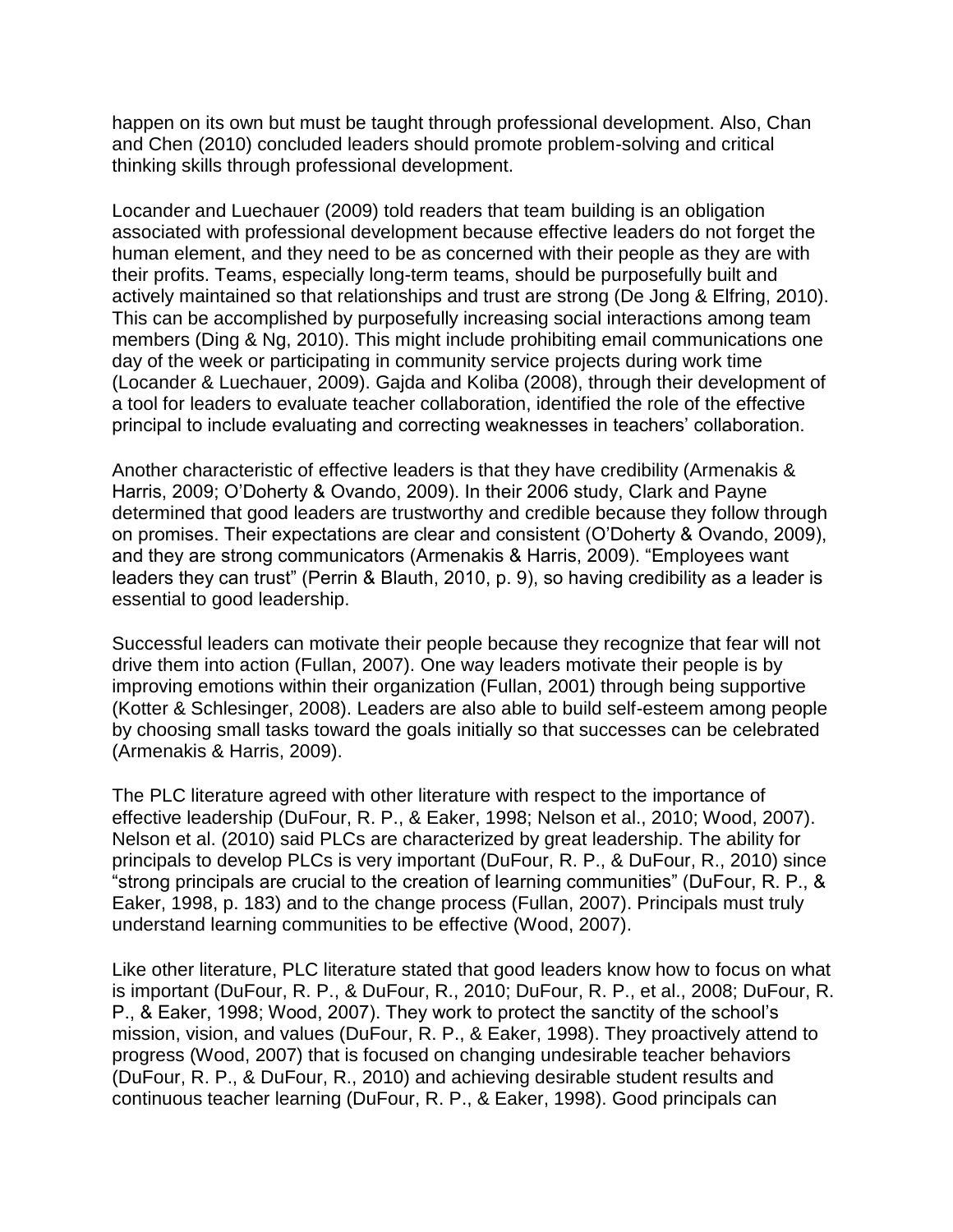motivate teachers to make decisions collectively from the ground up (DuFour, R. P., & Eaker, 1998) by telling stories that speak to both the minds and the emotions of the teachers (DuFour, R. P., et al., 2008).

Another characteristic that good principal leaders have is a respect for time (DuFour, R. P., & DuFour, R., 2010; Nelson et al., 2010; Wood, 2007). Nelson et al. (2010) stressed the importance of time for teacher collaboration with respect to achieving goals that are focused on student work. Good principals provide teachers time to work and learn together multiple times per month (Wood, 2007). All of this is accomplished by working the needed time into the master schedule (DuFour, R. P., & DuFour, R., 2010).

Like other literature, PLC literature stated that effective principals help the teachers by supporting collaborative teams (DuFour, R. P., & Eaker, 1998; Wood, 2007). They foster collaboration by providing needed outside information to the teams (DuFour, R. P., & Eaker, 1998; Wood, 2007). Wood (2007) also pointed out good principals take part in team building exercises and then further create stability within the teams by keeping largely the same groups together from year to year.

#### D. TEAMWORK

Carew et al. (2010) contended that "no one of us is as smart as all of us" (p. 188). Businesses and other workplaces, then, need teams of people working together collaboratively if they want to be successful (Carew et al., 2010). Fullan (2001) agreed that both businesses and schools need to develop teams that work together collaboratively or they will not be successful.

The highest performing teams have commonalities in both their processes and their organization (Carew et al., 2010; Maxwell, 2009; O'Neill & Conzemius, 2006; Seibold & Kang, 2008; Sheng, Tian, & Chen, 2010; Spiro, 2011). Carew et al. (2010) and Spiro (2011) explained that high performing teams have a mission, or purpose. As well, the members of successful teams share a common vision (Seibold & Kang, 2008), agree upon common values and norms (Carew et al., 2010), and work from goals that include tasks and timelines (O'Neill & Conzemius, 2006; Spiro, 2011). High-performing teams also operate from carefully developed processes (Seibold & Kang, 2008). For example, Spiro (2011) explained that successful teams keep planning sheets and minutes from team meetings to keep track of their history that ultimately saves time that would otherwise be wasted because of memory loss or turnover (Spiro, 2011). The structure of the highest performing teams also includes team roles, or responsibilities (Seibold & Kang, 2008; Spiro, 2011). Finally, members of the highest performing teams possess the knowledge they need to find the resources necessary to get their jobs done (Carew et al., 2010).

The highest performing teams conduct themselves in many of the same ways (Carew et al., 2010; Gajda & Koliba, 2008; Seibold & Kang, 2008; Sheng et al., 2010). Carew et al. (2010) shared that on high-performing teams everyone is a leader. In fact, Hoegl and Parboteeah (2006), in their study of 430 people on 145 teams, showed that the quality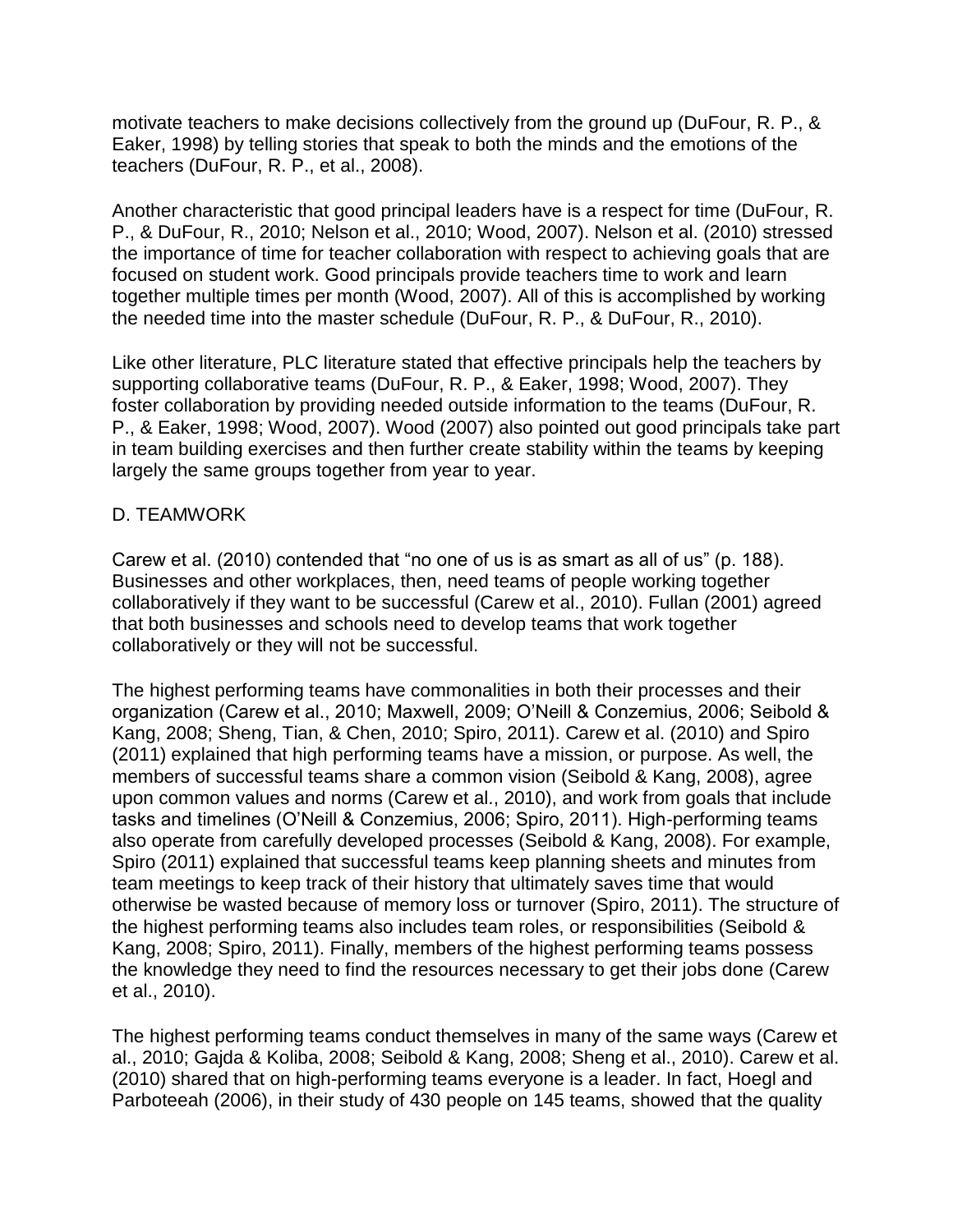of decisions made by a team increases when team members have a more equal influence over the decisions that are made. Team members know how to manage conflict, develop ways to improve, and remain open and ready for changes as new situations arise (Carew et al., 2010). These individuals can build and maintain relationships with their teammates (Seibold & Kang, 2008) because they are more concerned with the greater good than with individual accomplishments (Carew et al., 2010). Therefore, team members value each other's ideas and allow the best ideas to win (Maxwell, 2009). High performing teams possess high morale and high productivity because they are empowered to do their jobs (Carew et al., 2010). Lastly, these teams celebrate their accomplishments as a team and as individuals (Carew et al., 2010; Gajda & Koliba, 2008; Sheng et al., 2010).

The highest performing teams have a strong sense of trust, so it is important to the team (Fisher, 2007; Martin, 2006; Palanski, Kahai, & Yammarino, 2011; Perrin & Blauth, 2010; Sheng et al., 2010, Spiro, 2011). In fact, Sheng et al. (2010) stated "trust is critical within a team" (p. 1299). Ding and Ng (2007) defined trust as follows:

Trust [is] the willingness of one party, with a risk awareness that anticipates negative outcomes to be greater than favorable expectations, to be vulnerable to the actions of the other party in an environment of mutuality, which is situational and person specific. (p. 1106)

This vulnerability is essential to the success of any team, because teams require positive relationships if they are going to reach their goals (Fisher, 2007). A lack of trust within a team is anti-productive, leading to wasted time and money (Martin, 2006). Martin (2006) informed readers that organizations should actively foster trust-building. This process should include using teams to drive improvements and offer appropriate professional development (Martin, 2006).

Another characteristic of effective teams is that they learn together systematically (Langley et al., 2009; Randolph & Blanchard, 2010). Randolph and Blanchard (2010) indicated that teams exist for the purpose of learning and using new information in the process of moving forward. Langley et al. (2009) agreed and described this cycle of learning and using new information to move forward as a "PDSA (Plan, Do, Study, Act) Cycle" (p. 24). According to Langley et al. (2009), successful implementation of new, proven ideas for the purpose of creating positive changes is cyclic and begins with a plan executed first on a small scale. In a PDSA cycle, the planning phase requires asking questions and making predictions. The doing phase requires attempting the plan and recording data during the process. The studying phase involves learning from the data and comparing the data to predictions. Finally, the acting phase requires moving forward based on what was learned. The cycle may need to repeat before the change is implemented (Langley et al., 2009).

PLC literature agreed with the general literature with respect to the need for effective teamwork (DuFour, R. P., & Eaker, 1998; Fullan, 2007; Wood, 2007). PLCs work because of teacher interactions (Fullan, 2007). Because the work of the teachers has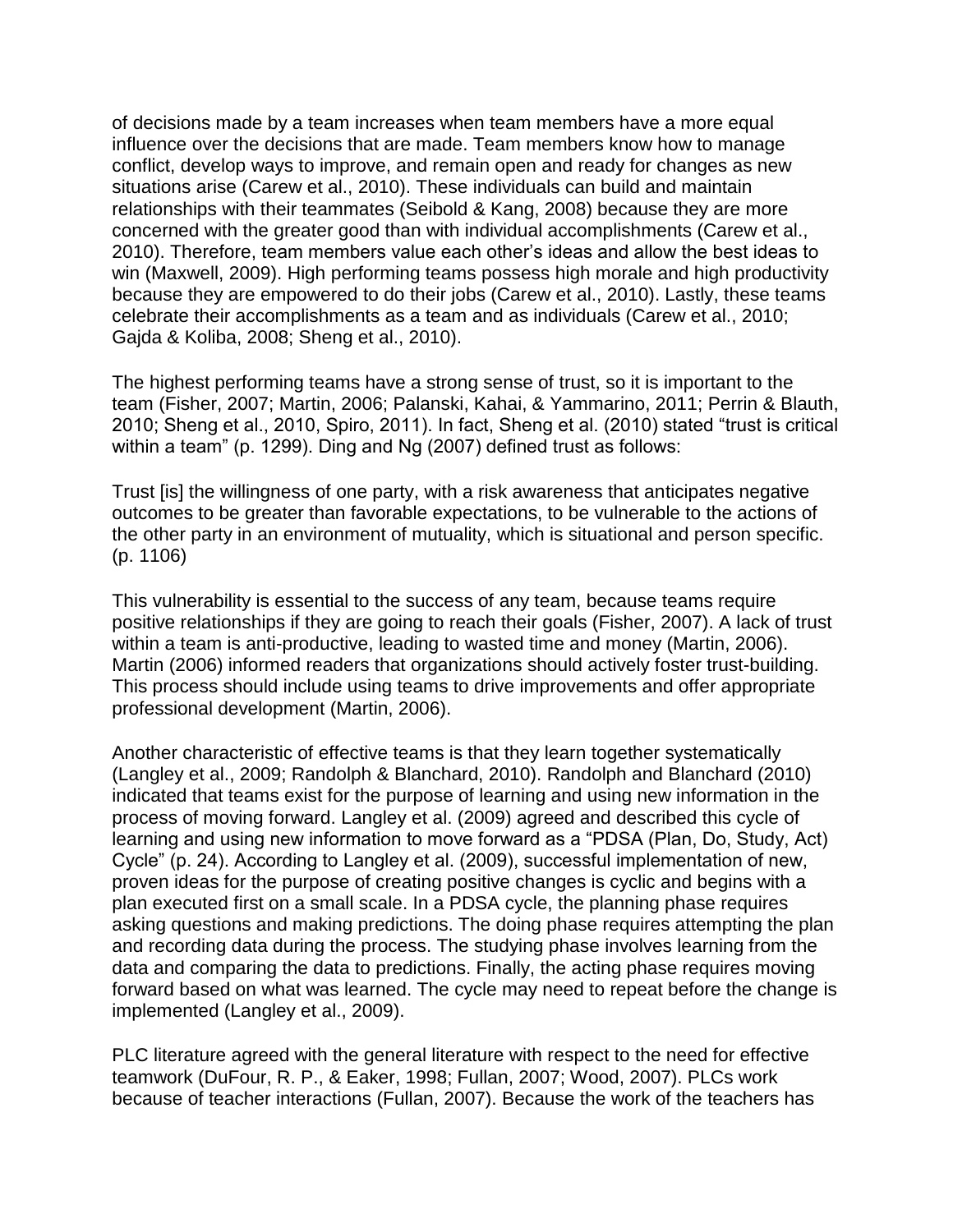the biggest impact on children, collaborative culture matters (Wood, 2007). Teachers cannot work alone and accomplish goals; they need to work together every day (DuFour, R. P., et al., 2008; Fullan, 2007). R. P. DuFour and Eaker (1998) told readers that teachers must collaborate continuously, and they must always be learning.

There are several indications given in the PLC research regarding how teams of teachers should collaborate (DuFour, R. P., 2007; DuFour, R. P., & DuFour, R., 2010; DuFour, R. P., et al., 2008; Nelson et al., 2010; Wood, 2007). First, teachers should operate within a set of norms, or rules (Wood, 2007), because they help establish trust within the team (Nelson et al., 2010). Secondly, teachers should work to reach consensus on issues together by sharing and voting until the general opinion of the group is evident (DuFour, R. P., et al., 2008). Conversations within the team should always focus on student learning, not on teaching (Nelson et al., 2010), and interventions should be in place for each group to help students who are not learning (DuFour, R. P., 2007). These interventions can include "additional time [and]… additional support" (DuFour, R. P., & DuFour, R., 2010, p. 83).

According to the PLC literature, there are benefits to teacher collaboration (DuFour, R. P., & DuFour, R., 2010; Fullan, 2007). R. P. DuFour and R. DuFour (2010) told readers that teacher collaboration fosters shared responsibility for goals and breaks down isolation. Also, Fullan (2007) explained that collaboration improves teachers' situations, effectively decreasing burnout. Therefore, teachers, like members of other organizations, should collaborate together.

Like other teams in other organizations, PLC teams work together systematically. R. P. DuFour et al. (2008) explained that the work of a collaborative team of teachers should focus on what the students should know, how teachers will know when the students have learned, and what to do about students who either do not learn or learn at higher levels. Similarly to Langley et al.'s (2009) PDSA cycle, Nelson et al. (2010) advised teachers to use an inquiry cycle to do their important work. This inquiry cycle included focus, implementation, and analysis. The focus, or goals, of a professional team should be broad enough to reach all group members (Nelson et al., 2010), should be concerned with deeper learning (DuFour, R. P., & DuFour, R., 2010) and should draw on outside research and resources (Nelson et al., 2010). Implementation involves carrying out the steps to reach the goals (Nelson et al., 2010). Nelson et al. (2010) explained that, after implementation, an analysis of the results following data collection is imperative because analysis of the data provides the opportunity for teams to determine their position relative to the goals and then redirect accordingly. The cycle then repeats.

#### E. PLC CASE STUDIES

Despite roadblocks, several schools showed marked improvements in academic achievement as a result of their focused participation in PLCs (DuFour, R. P., & DuFour, R., 2010; Garcia, 2009; Schmoker, 2001). Milwaukee Public Schools in Wisconsin showed increased achievement in math, reading, and science in 1998 as a result of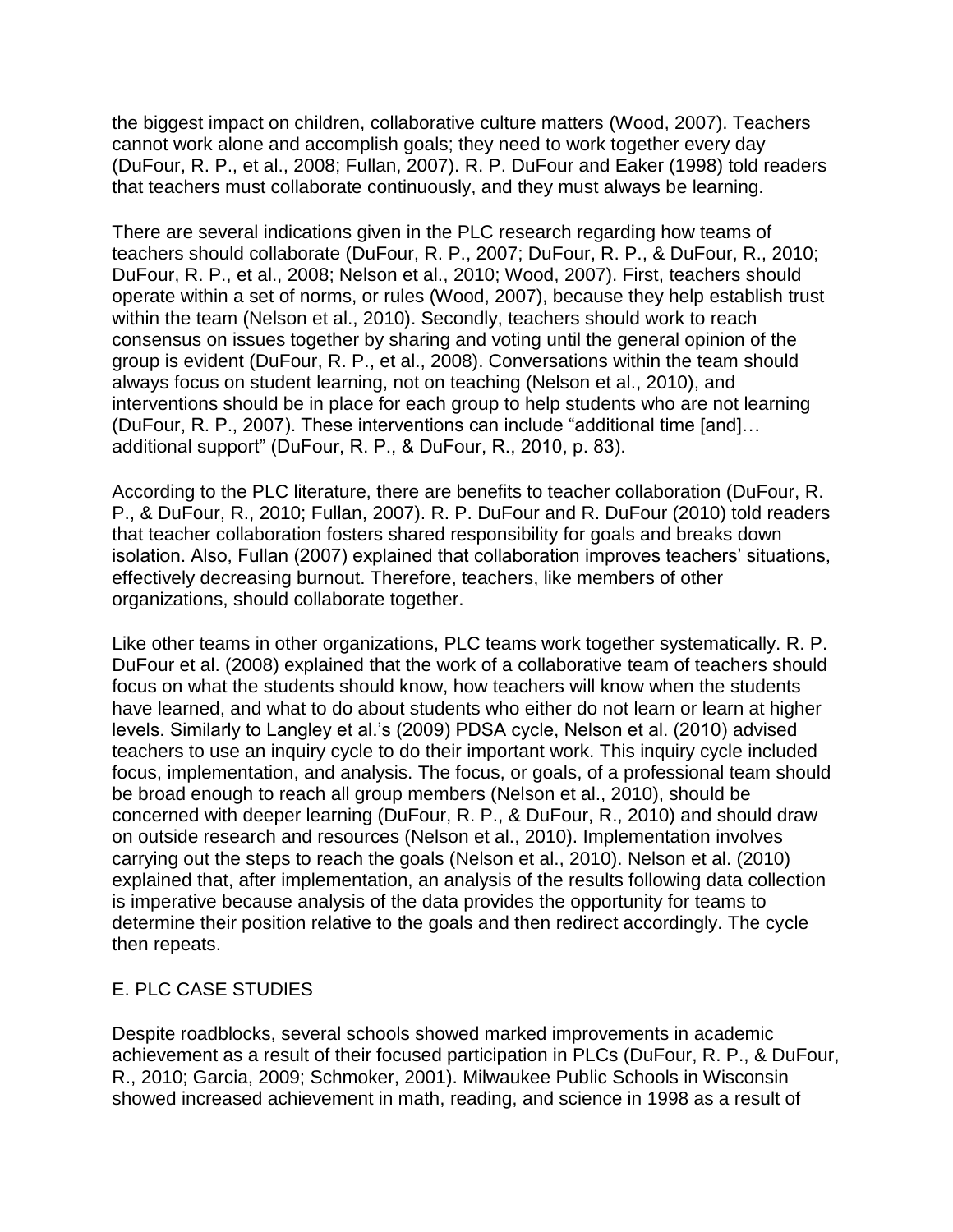their "clear standards, focused teaming, and goal-oriented, data-driven structures" (Schmoker, 2001, p. 31), all of which are components of PLCs. Schmoker (2001) also reports Adlai Stevenson High School District as a success story. Between 1985 and 1996, "they raised achievement in every measurable category" (Schmoker, 2001, p. 9). More recently, R. P. DuFour et al. (2008) wrote Granby Memorial High School in Granby, Connecticut, increased achievement in all areas of its state testing and by nearly 40 points on the SAT composite because of the school's work in PLCs. Lastly, Garcia (2009) reported Whittier Union High School District increased student achievement dramatically over the past five years due to its work as a PLC.

Despite some case studies of success, PLC results noted in the literature and in relationship to academic achievement are mixed. Servage (2009) argued that PLCs removed the creativity from collaboration because "the learning content is largely predetermined" (p. 166). Servage concluded "that PLC learning presently embraces technical and managerial dimensions of teachers' work at the expense of craft knowledge and critical perspectives" (p. 149), limiting teachers. In a study of 115 Pennsylvania high schools whose principals reported implementing PLCs, Varano (2010) found no relationship between PLCs and math or communication arts achievement as measured by state assessment data. In a similar study, Beres (2007) examined the relationship between PLC maturity level and student achievement in 24 secondary Alberta schools in a study that followed a four-year implementation of PLCs at those schools. Beres (2007) found that, after four years, schools were still working toward becoming mature PLCs. Additionally, Beres (2007) found no gains in standardized English assessment scores and only slight gains in social studies scores.

#### F. CHANGE ROADBLOCKS

It is this author's conclusion that PLCs are a synthesis of the general literature with respect to best practices in any organization. Therefore, it makes sense that using these practices would promote positive change in any educational setting. So why, then, aren't research successes consistent? Literature indicates several possibilities.

One such reason is that many of the mistakes that stifle the change process are due to inadequate leadership (Kotter & Schlesinger, 2008; Spiro, 2011; Zigarmi et al., 2010). Leaders fail in their planning efforts (Kotter & Schlesinger, 2008) when they do not dedicate all resources to only a limited number of focused goals (Zigarmi et al., 2010). Zigarmi et al. (2010) found organizations fail in their change process when leaders do not pilot efforts, measure their progress by collecting data, or involve themselves fully in the implementation process. Kotter and Schlesinger (2008) found that change efforts fail when the time spent on the effort becomes too great. When morale suffers because leaders do not understand the culture, do not take time to alleviate concerns, fail to involve all stakeholders, or lose credibility, change processes are not likely to be successful (Kotter & Schlesinger, 2008; Zigarmi et al., 2010). Finally, inadequate leadership includes charging into an implementation without taking time to assess the needs thoroughly (Kotter & Schlesinger, 2008; Spiro, 2011; Zigarmi et al., 2010).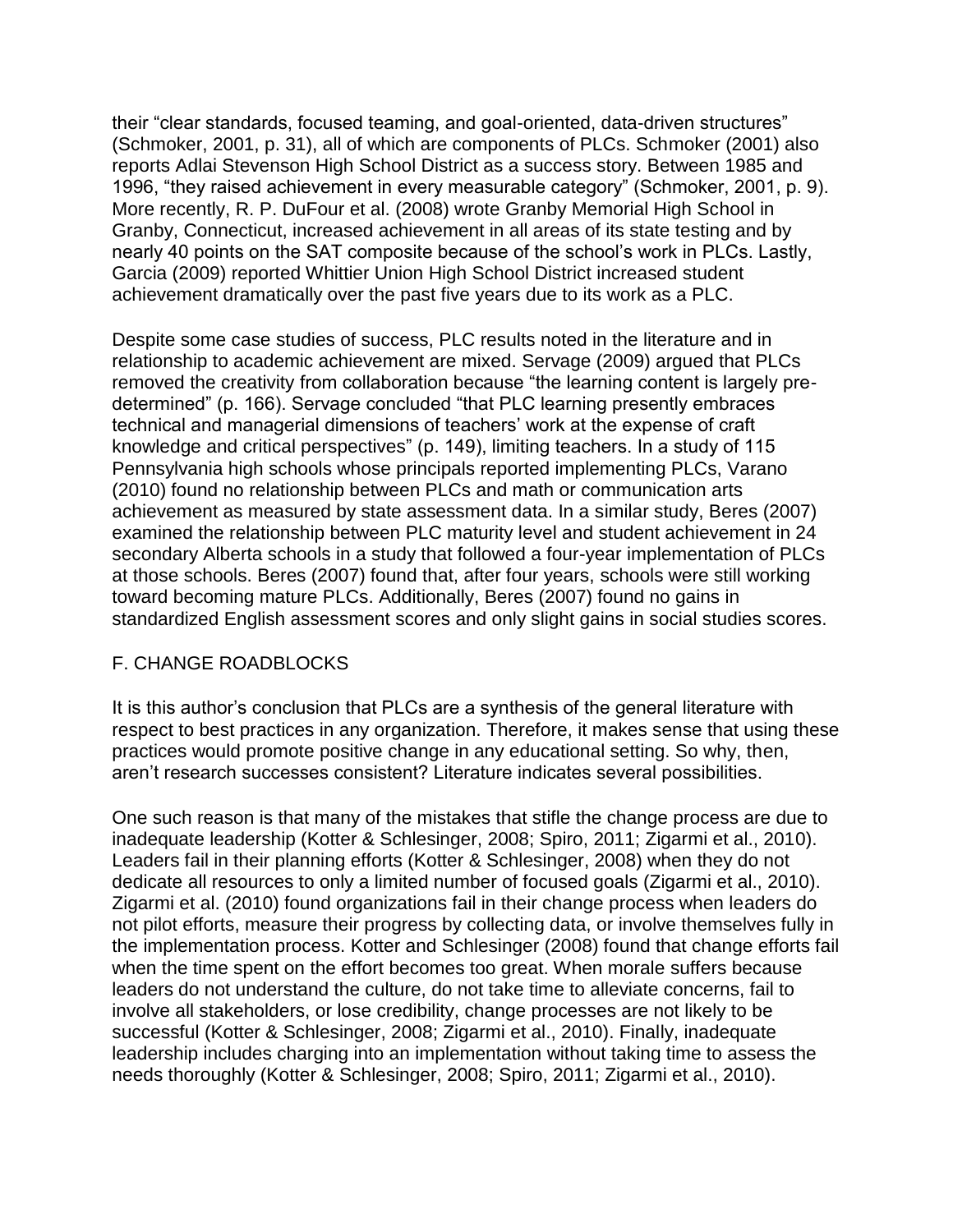Sometimes successful change fails because the people in the organization do not support it (Armenakis & Harris, 2009; Kotter & Schlesinger, 2008; Zigarmi et al., 2010). One reason for lack of support is that the people are not convinced the leaders are committed to the change long term (Armenakis & Harris, 2009). Another reason people refuse to support a change effort is if they do not agree with the chosen method of change, or if they see a loss or no benefit to themselves for participating (Armenakis & Harris, 2009; Kotter & Schlesinger, 2008). A final reason for lack of support is a failure of people to believe they have the skills to make the change happen (Armenakis & Harris, 2009; Kotter & Schlesinger, 2008; Zigarmi et al., 2010).

There are several ways that teamwork can be negatively affected, leading to conflict that stifles change (Carew et al., 2010; Chan & Chen, 2010; Perrin & Blauth, 2010; Sharma, Roychowdhury, & Verma, 2009). A study of 104 students in eight teams led Sharma et al. (2009) to conclude that teams dysfunction when there are too many different perspectives, when they are too big, and when there is no emotional attachment to the team. Conflict also results when there is ineffective communication (Chan & Chen, 2010) and negative reinforcement that leads to distrust (Perrin & Blauth, 2010). Poor leaders who treat their teammates unequally and self-centered teammates who put their needs above the team also induce conflict (Chan & Chen, 2010; Sharma et al., 2009). Finally, researchers agreed that a major source of team conflict and dysfunction is confusion about or lack of vision and goals (Carew et al., 2010; Chan & Chen, 2010; Sharma et al., 2009). These problems will persist if teams lack the ability to resolve conflict (Carew et al., 2010).

There are similar leadership and team challenges associated with becoming a PLC (DuFour, R. P., & Eaker, 1998; Fullan, 2007; Servage, 2009; Wells & Feun, 2007; Wood, 2007). One common mistake schools make is to take on too many goals at one time or to make their goals too general (DuFour, R. P., & Eaker, 1998). Another hurdle, according to Fullan (2007), is the difficult role of the leader in facilitating change. In a study of an urban school, Wood (2007) reported that most faculty members struggled with time availability and with a focus on student learning in their collaborative groups. A study of six high schools by Wells and Feun (2007) also revealed that teachers felt a collaborative focus on student learning was difficult. They preferred to spend their collaborative time sharing plans and ideas (Wells & Feun, 2007).

### G. CONCLUSION

The author concluded that successful, sustainable change cannot occur without developing a mission and vision, identifying values and goals, implementing strong leadership, and focusing teamwork to transform culture. Since the author concluded the PLC concept is a synthesis of the general literature associated with instituting sustainable change in an organization, she was anxious to evaluate student outcomes following the implementation of PLCs in the Midwest School District.

## 3. Methods and Results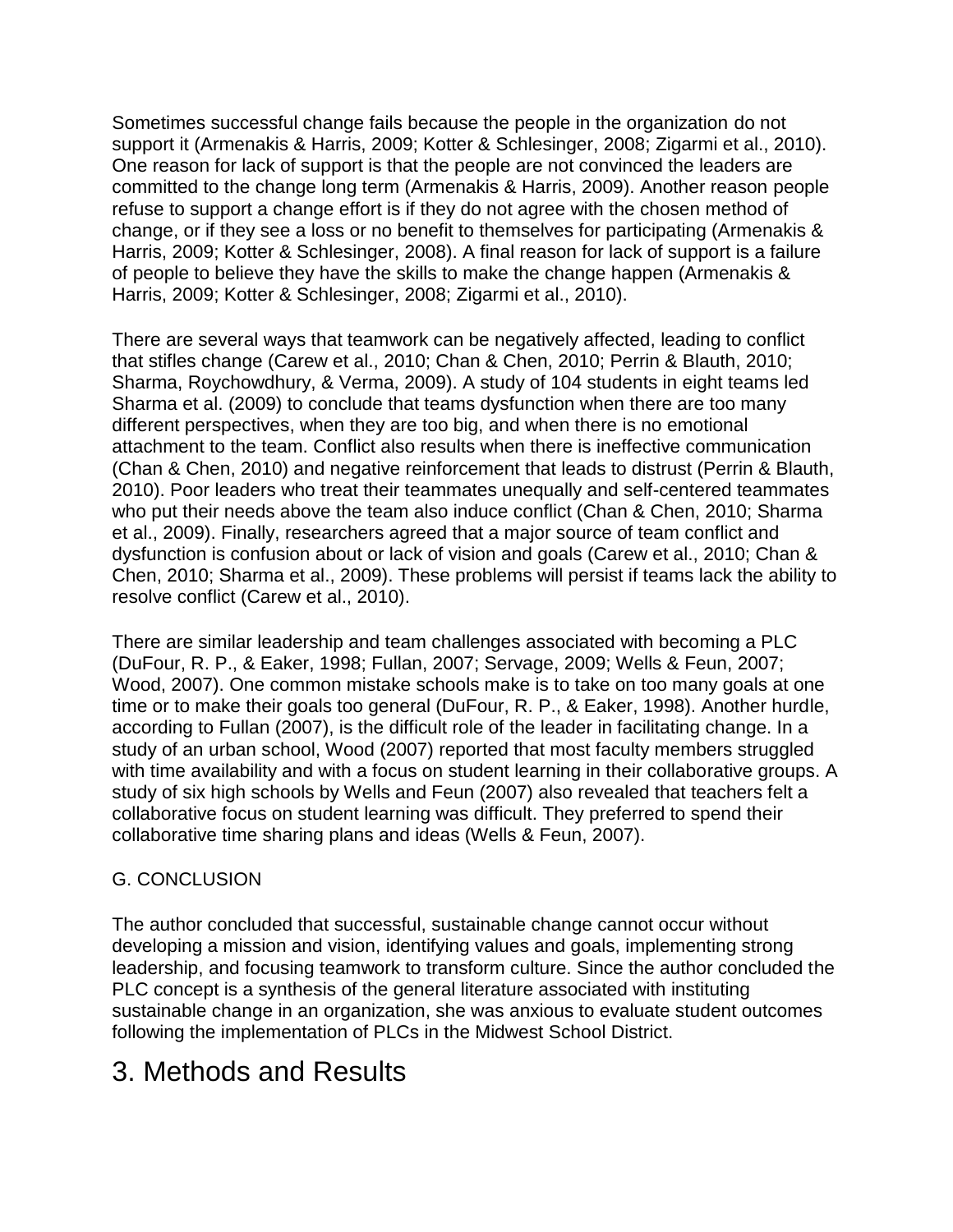Prior to beginning this study, written permission was obtained by the researcher from the Assistant Superintendent of Curriculum at Midwest School District to use secondary data for this study. Then, documentation of processes used at Midwest High School were gathered; these included committee notes, faculty meeting minutes, reports to the principal, reports to the school board, and PowerPoint presentations.

#### A. RESEARCH QUESTION ONE

To address research question one, three student achievement measures were statistically evaluated. As the initial measure, first semester ninth grade report cards from the high school were analyzed for the fall of 2005–2010. From each population, a random sample of 50 student report cards was chosen using an online random sampling tool (Social Psychology Network, 2008). Each report card was classified as Advanced, Proficient, Basic, or Below Basic. Advanced report cards were those containing only grades of A and B. Proficient report cards were those containing only grades of A, B, and C. Basic report cards were those containing one D or F. Below Basic report cards were those containing two or more Ds or Fs. For each population, the percentage of students with each type of report card was calculated and put into a table. Then, a chi-square test for homogeneity of proportions (Bluman, 2010) was conducted applying an alpha level of 0.05 to determine if the proportions for the years 2005–2010 were statistically different. If there was a statistical difference, the chi-square calculation would be higher than the critical value for this test and the evidence would be present to suggest rejection of the null hypothesis. The critical value for this test was 24.996. The chi-square value was 20.928. Since 20.928 was less than the critical value of 24.996, there was not enough evidence to reject the null hypothesis.

A second set of student achievement data that was analyzed was student scores on common semester one final exams for Algebra I, American Government, English I, and Biology. For each course, a convenience sample (Bluman, 2010) was gathered consisting of student scores earned by percentage during December 2010 and December 2011. From each of these samples, the researcher randomly chose 30 scores using an online random sampling tool (Social Psychology Network, 2008), and the average exam score for each of the eight groups was calculated. Then, a z-test comparing two means (Bluman, 2010) was conducted for each of the above courses using an alpha level of 0.05. If there was a statistically significant increase in average scores between 2010 and 2011, then evidence would be present to suggest rejection of the null hypothesis. For hypotheses two through five, the researcher failed to reject the null hypotheses. There was not enough evidence to support a measurable increase in average scores for the courses Algebra I, American Government, Biology, or English II on the semester one common final exam between December 2009 and December 2010.

A third set of student achievement data was analyzed; the Missouri State EOC Exam scores for English II, Algebra, and Biology, which were offered and administered for the first time in 2009. Teachers gave these exams yearly in April to students completing the English II, Algebra, or Biology courses, respectively. Student scores were categorized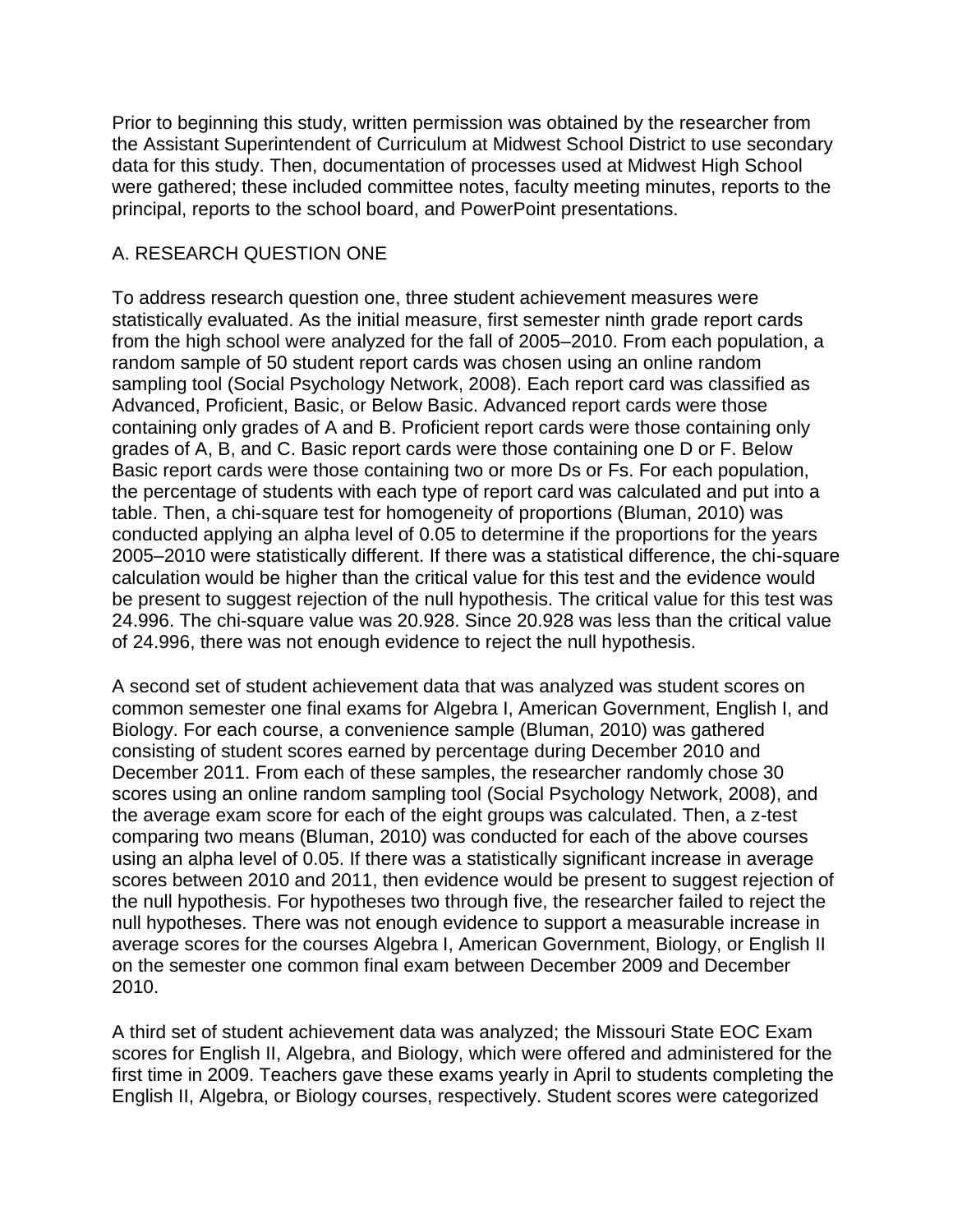as Advanced, Proficient, Basic, or Below Basic. School districts in Missouri were graded against achievement targets on the total percentage of students scoring in the Advanced and Proficient categories. Scores and progress toward achievement targets were typically available to schools and districts during October in the same year following the April exams (Missouri Department of Elementary and Secondary Education, 2010c).

To analyze EOC Exam scores, assessment data from 2009 and 2011 were compared. For each test in each year, the researcher randomly chose 40 scores using an online random sampling tool (Social Psychology Network, 2008). Then, a z-test comparing two proportions (Bluman, 2010) was conducted for the English II, Algebra, and Biology EOC Exams using an alpha level of 0.05. If there was a statistically significant increase in proportion of students who achieved Advanced and Proficient between 2009 and 2011, then evidence would be present to suggest rejection of the null hypothesis. For hypothesis eight, the researcher failed to reject the null hypothesis. There was not enough evidence to support a measurable increase in proportion of students who achieved Advanced and Proficient on the English II Missouri State End of Course Exam between May 2009 and May 2011. For hypotheses six and seven, the researcher rejected the null hypotheses. There was enough evidence to support a measurable increase in proportion of students who achieved Advanced and Proficient on the Biology and Algebra I Missouri State End of Course Exams between May 2009 and May 2011.

### B. RESEARCH QUESTION TWO

In October 2006, a paper survey was given at a faculty meeting by the PLC Leadership Team to the teachers in this school. The goal was to gather baseline data prior to the changes that were going to take place. As a part of the survey, teachers were asked to report their opinions about current curriculum rigor, public image, quality of education, and post–high school preparedness on a four point scale. This same survey was given to the teaching staff again in April 2011. Surveys were collected and tallied by members of the PLC Leadership Team. Survey results were organized and recorded by the researcher and then compared using a Likert-like scale analysis for trends to determine if there were any changes in teacher attitudes between 2006 and 2011.

In October 2006 and April 2011, the faculty at the school study site was asked to respond to survey questions on four topics using a Likert-like scale. The first statement measured teacher perception of curriculum rigor, for which positive responses increased from 91.0% to 94.2%. The second statement measured teacher belief in the perception regarding a positive high school public image, for which positive responses increased from 67.6% to 77.0%. The third statement measured teacher perception regarding the quality of education provided by the high school, for which positive responses increased from 75.0% to 90.7%. The fourth statement measured teacher perception regarding the high school's ability to prepare students for post–high school experiences, for which positive responses increased from 67.7% to 94.0%. These results are shown graphically in Figure 1.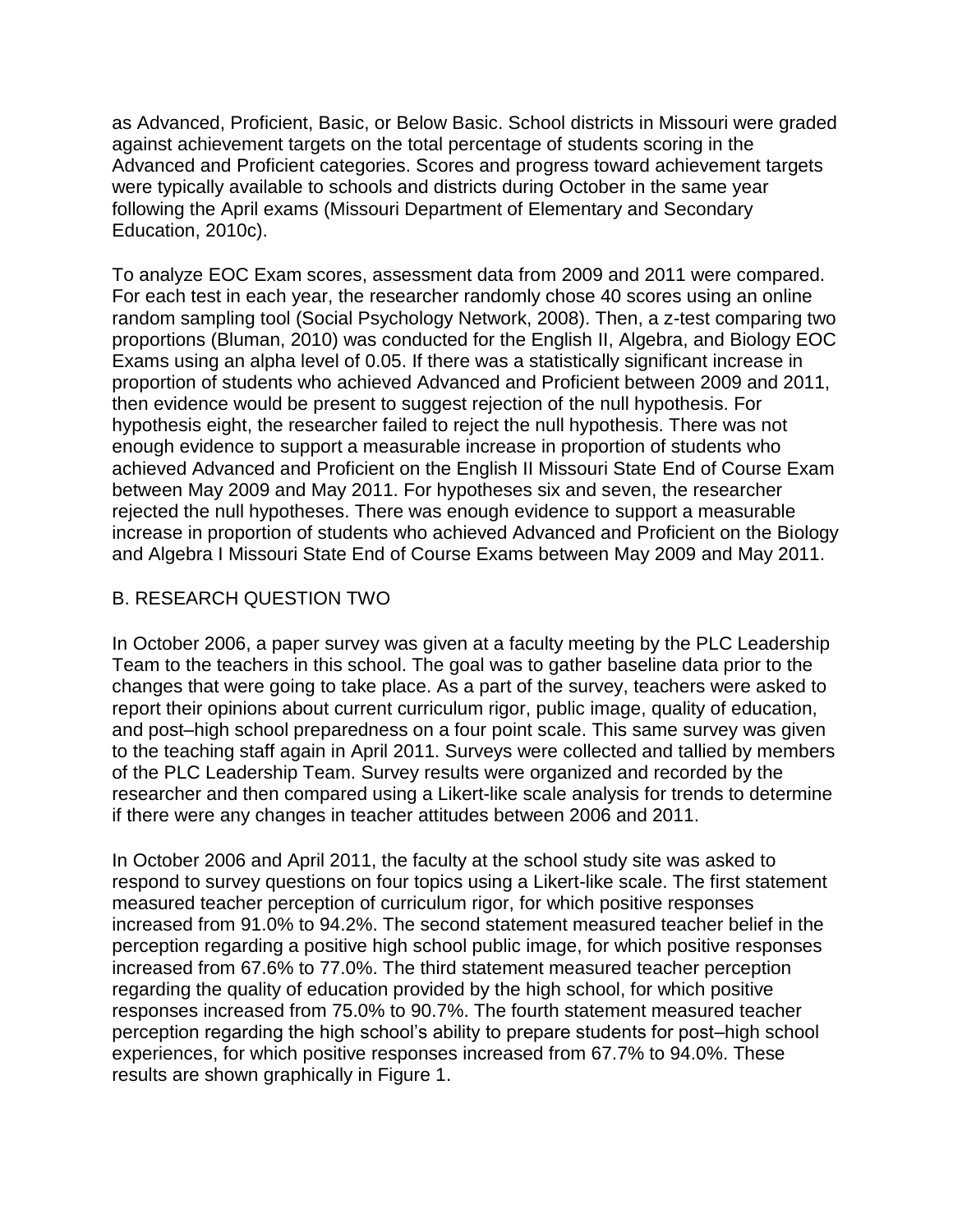#### **c. Research Question Three**

In April 2011, a paper survey was given at a faculty meeting by the PLC Leadership Team to the teaching staff in Midwest High School. According to Hord et al. (1999), this survey was developed in 1996 at SEDL. SEDL is "a private, nonprofit education research, development, and dissemination (RD&D) corporation based in Austin, Texas [that is dedicated to] improving teaching and learning" (SEDL, 2011, para. 1). This survey, called School Professional Staff as Learning Community Questionnaire, contained 17 descriptors grouped into five areas: principal shared leadership and decision making, shared vision of commitment to student learning, collective learning to address student needs, peer feedback of teacher classroom practices, and school conditions supporting PLCs. For each of the five areas, the positive Likert-like scale responses were averaged. In the area of principal shared leadership and decisionmaking, the average of the positive responses was 84.0%. In the area of shared vision of commitment to student learning, the average of the positive responses was 78.0%. In the area of collective learning to address student needs, the average of the positive responses was 69.4%. In the area of peer feedback of teacher classroom practices, the average of the positive responses was 25.0%. In the area of school conditions support PLCs, the average of the positive responses was 57.7%. These results are shown graphically in Figure 2. Since the current research did not identify a percentage that would classify schools as mature PLCs, the researcher chose 80% as a cutoff for discussion purposes.

## 4. Discussion

The purpose of this study was to conduct an evaluation of student academic outcomes following the five year implementation of PLCs in Midwest High School. Though the researcher ultimately concluded that Midwest High School is not yet a mature PLC, several insights were made into strengths and weaknesses in the faculty's implementation process. Based on the study, recommendations were made to move Midwest High School toward becoming a mature PLC, and the implications of this study on other high schools was addressed. Finally, the researcher described two other studies that would add to the available literature on PLCs in high schools.

#### A. RESEARCH QUESTION ONE

The first part of research question one asked if student achievement increased during the course of PLC implementation from 2006–2011. Six of the eight hypotheses showed no statistically measurable increases in student outcomes. However, trends in student outcomes were promising. For instance, hypotheses two through eight all showed increases in student outcomes. Additionally, data utilized in hypothesis one showed a downward trend in the percentage of students earning Below Basic Report Cards.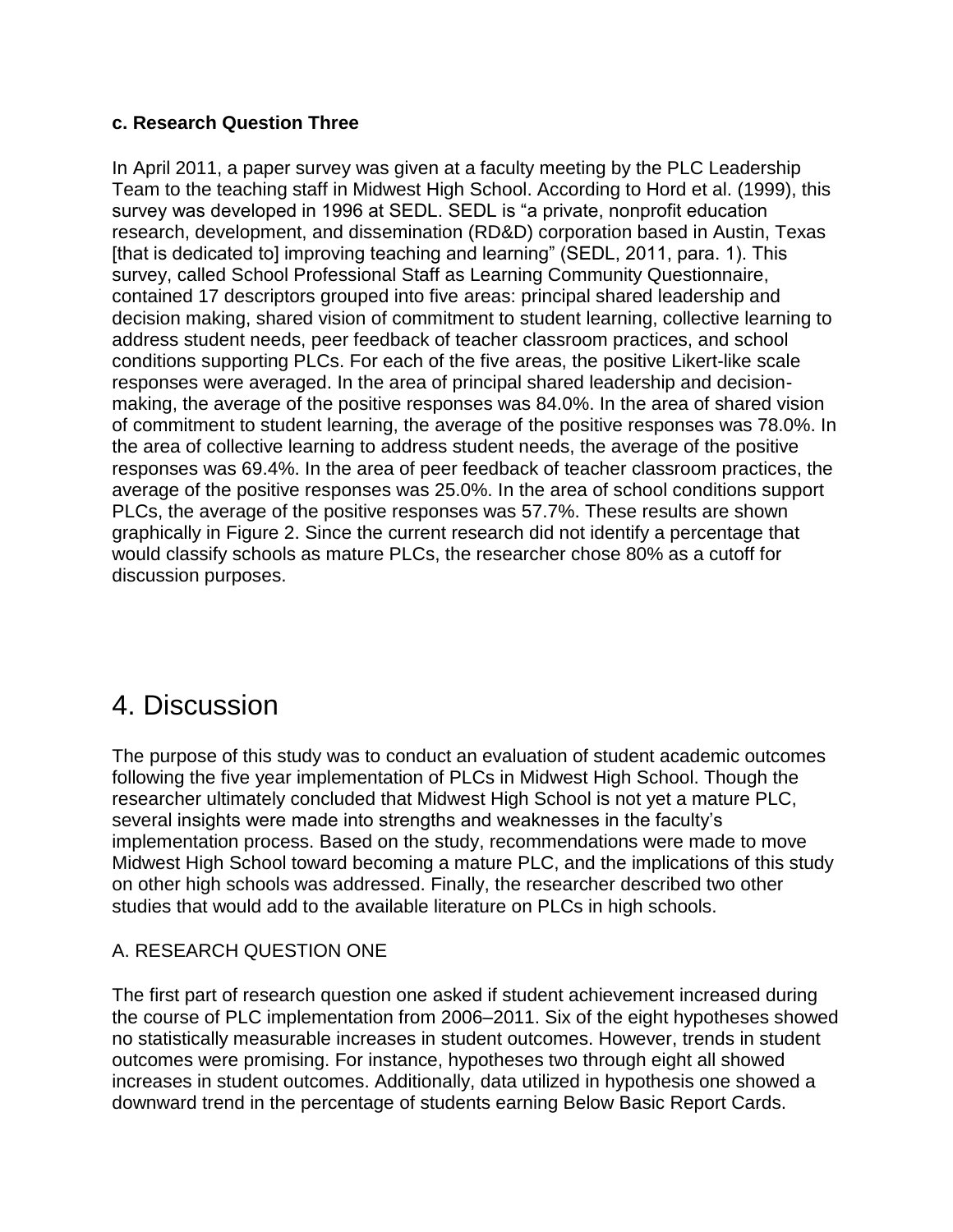These trends could indicate a positive shift in student achievement that will continue following the conclusion of this study.

The second part of research question one asked if increases in student achievement could be attributed to the implementation of PLCs from 2006 to 2011. This researcher believed that increases in student achievement could be tied to PLC implementation. PLC implementation encompassed nearly all building-based and external professional development between 2006 and 2011. As a part of this professional development, teams were formed and given time and direction for collaborating together. Common tests and EOC exams were utilized and discussions regarding student achievement at the item-level followed. Time, collaboration, and the utilization of common assessments, are all components of PLCs (DuFour, R. P., et al., 2008). Since the research noted that the right professional development is essential to a successful change process (Chan & Chen, 2010; De Jong & Elfring, 2010; Ding & Ng, 2010; Locander & Luechauer, 2009), positive changes in student outcomes are in part a result of the PLC professional development that was provided to the faculty.

#### B. RESEARCH QUESTIONS TWO AND THREE

For research question two, the percentages of teachers responding positively increased in all categories from 2006 to 2011. The highest increase in teacher attitude, 26.3%, was in student preparedness for post-high school experiences. Satisfaction with the quality of education offered was second. The smallest increases in teacher perception included public image and curriculum rigor, with curriculum rigor increasing only 3.2%. However, curriculum rigor may have had the smallest increase because it was the highest score in 2006. In fact, in 2011 it was also the highest score, with 94.2% of teachers responding positively.

For research question three, principal shared leadership and decision-making (84% positive responses) is the only area that met the researcher-chosen cutoff for classification as a mature PLC. The researcher concluded based on this information that, though Midwest High School had several strengths, it did not yet represent a mature PLC.

In triangulating the three research questions, several trends became clear. Two of the lowest percentages, peer feedback of teacher classroom practices (25% positive responses) and collective learning to address student needs (69.4% positive responses), may give insight to the reason why, in research question one, the researcher failed to reject six of eight null hypotheses. If PLC teams, according to teacher perception, were not focusing the majority of their time and efforts or were not focusing those efforts correctly on student needs and the instructional strategies to support them, then it makes sense that student outcomes did not increase as hoped.

The low percentage of positive responses to peer feedback of teacher classroom practices could indicate the collective focus of PLC teams did not adequately address instructional strategies. When considering this with the high curriculum rigor reported in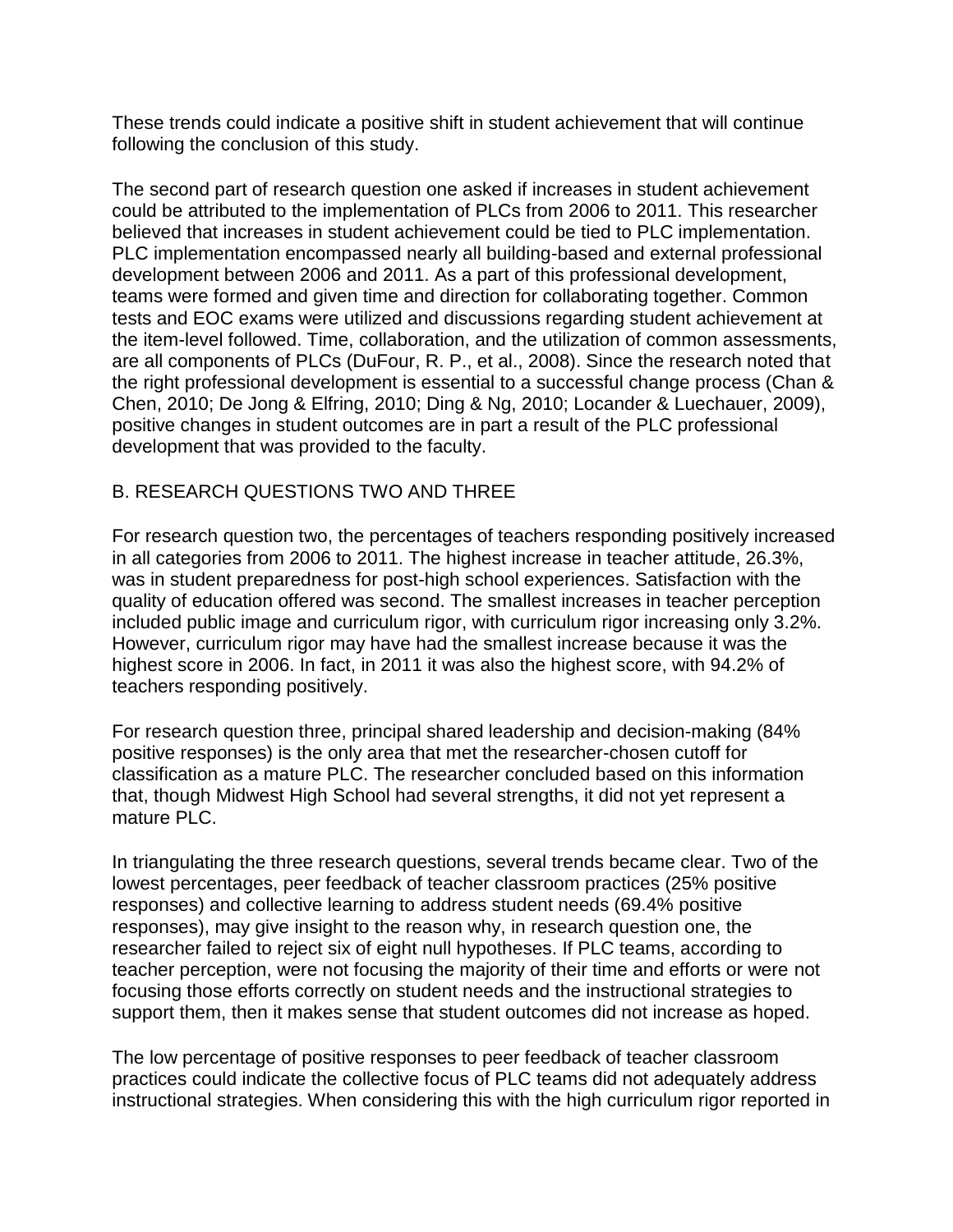research question two, it became clear that PLC teams were ready for this step, because a focus on curriculum should precede the development of planned lessons in order to reach a pre-determined destination (Wiggins & McTighe, 2005). In the case of Midwest High School, teacher perceptions indicated that a focus on increasing curriculum rigor took place but not a focus on subsequent instructional strategies. This is consistent with the lack of measurable increases in final exam scores seen in research question one. Even though average exam scores increased in all four areas studied, these increases were not statistically significant; this indicated the need for additional work on instructional strategies.

The neglect of peer review of instructional strategies could explain the failure to see a measurable increase in common assessment scores as found in hypotheses two through five in research question one. Teachers were not given release time to observe one another teaching in their classrooms. If the teachers' focus was on the curriculum but not on the resulting instructional strategies, it made sense that summative assessment scores did not measurably increase. After all, how could the end result be expected to change if the steps leading up to that end result were never modified?

Only 57.7% of teachers responded positively that school conditions at Midwest High School support PLCs. This could be because of limited PLC meeting times as only two hours per month were worked into the schedule for most PLC teams to meet, with only a few PLC teams sharing a common plan time. Perceptions about school conditions could also have resulted from the level of trust and positive relationships among staff members. Similar reasons for teacher perceptions of public image at Midwest High School as described in research question two could exist, but further information would have to be gathered to determine if a correlation exists. However, based on these responses and on the failure to reject six of eight null hypotheses in research question one, the researcher concluded that the culture was still transforming at Midwest High School even though there was cause to celebrate some success. More researchedbased work needs to be done in the areas of teamwork and professional development in order to truly create the successful, sustainable change desired by Midwest High School.

#### C. RECOMMENDATIONS FOR MIDWEST HIGH SCHOOL

This study revealed that strengths of Midwest High School following the implementation of PLCs included several components. The measurable improvement of Algebra I and Biology Missouri EOC scores were a highlight for research question one. Also, positive trends in final exam scores for the courses investigated were promising. Additionally, the decrease in the percentage of Below Basic freshmen report cards provided hope for a continuation in this trend and subsequent measurably significant results in the future. The results of research question two indicated that a rigorous curriculum and post–high school preparedness were strengths. Finally, shared decision making by leadership was reported as a great strength in research question three.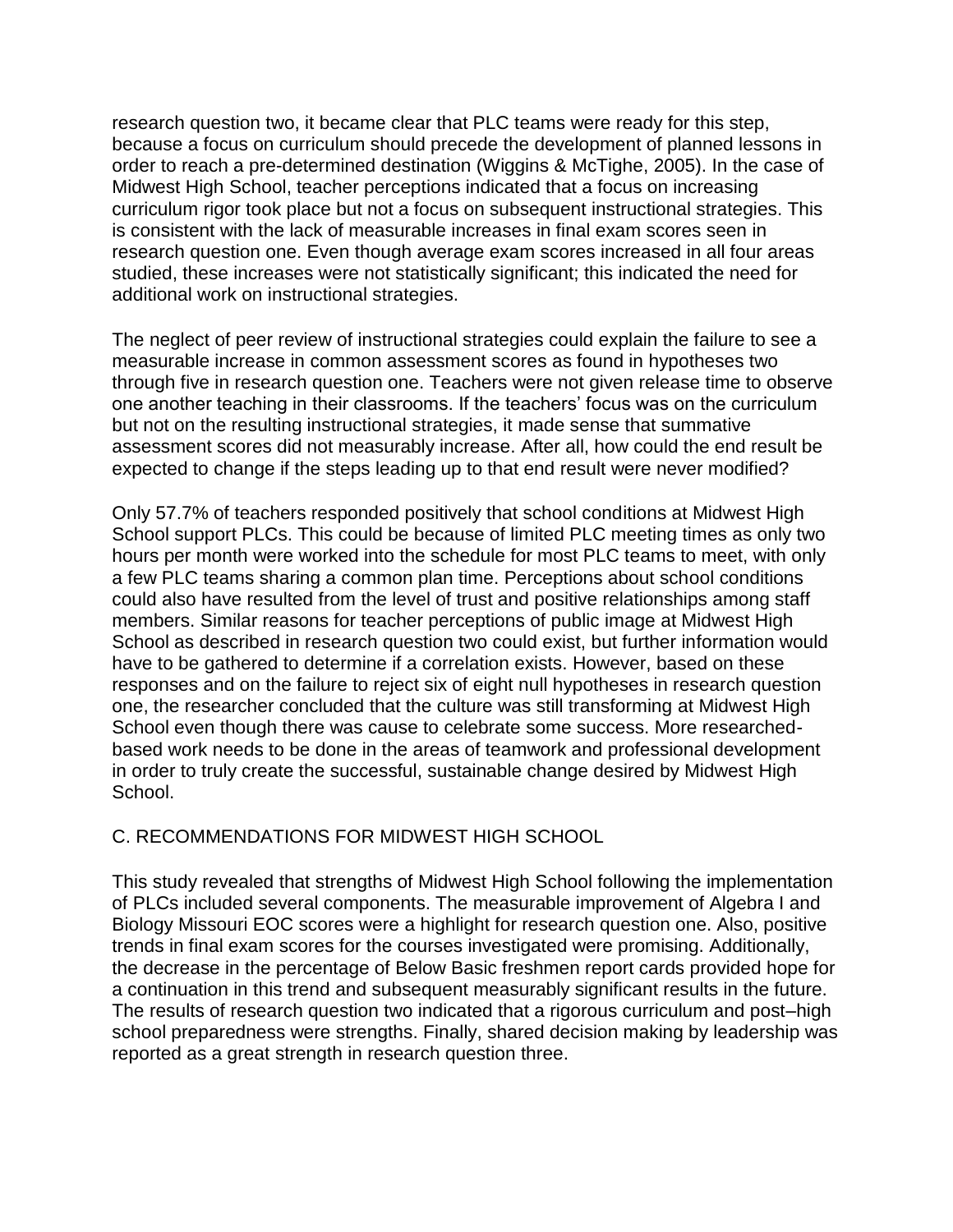Though several strengths were revealed, the researcher concluded that Midwest High School was not yet a mature PLC and that more work needed to be done before successful, sustainable change was accomplished. Based on the results of this study, the researcher concluded that additional work needs to be done in teams and with professional development before the goal of becoming a mature PLC can be realized.

One focus area of Midwest High School should be the development of the PLC teams. Based on research question three, school conditions were not supporting PLCs fully. The researcher speculated that this could have been due to time available to PLCs, trust and relationships among and between PLCs, having some of the wrong people in place, or a combination of all three. One priority would be to evaluate the effectiveness of each team member and look at making tough staffing decisions. Another team priority is the building of trust. The highest performing teams build and maintain trust so it cannot be neglected (Fisher, 2007; Martin, 2006; Palanski et al., 2011; Perrin & Blauth, 2010; Sheng et al., 2010; Spiro, 2011). The researcher concluded that time is another priority. Teams had, during the time of this study, two hours of scheduled time per month to work together. It is the researcher's belief that this is not nearly enough time for trust building and other PLC work that needs to be taking place. More time needs to be built into the schedule.

By triangulating findings for the three research questions in the previous section, the researcher was able to identify a number of areas in which teams should be focusing their work. One of these areas is in the development of a curriculum that clearly identifies "the specific understandings [the PLC team is] after and what such understandings look like in practice" (Wiggins & McTighe, 2005, p. 15). Even though teacher perception was that curriculum rigor was high, discussions involving the curriculum were critical in helping students achieve the goals teachers set for them. Another area in which teams should be focusing their work is the development of common formative assessments for each course (Ainsworth, 2007; DuFour, R. P., 2007). According to Aisworth (2007), common formative assessments will arm PLC teams with data necessary to predict how students are likely to perform on the common summative exams. Therefore, the creation of common formative assessments and the subsequent use of those assessments to give evidence for changes in instruction are essential to the ultimate learning levels of the students. A third area on which teams should be focusing their work is the development of course level interventions. R. P. DuFour et al. (2008) reported that teams should know what to do when a student does not learn. Though building-wide Midwest High School has an answer to this question, PLC teams for each course should have had a detailed plan to insure that all students learn. A final area in which teams should focus is on the assignment of roles (Seibold & Kang, 2008; Spiro, 2011).

Professional development should be a focus area of Midwest High School. According to Fisher (2007) and Gajda and Koliba (2008), teams need professional development on how to collaborate with each other. Additionally, PLC teams should have training on how to use their common formative assessments to inform their instruction. Finally, subject-specific professional development should be provided so that teachers continue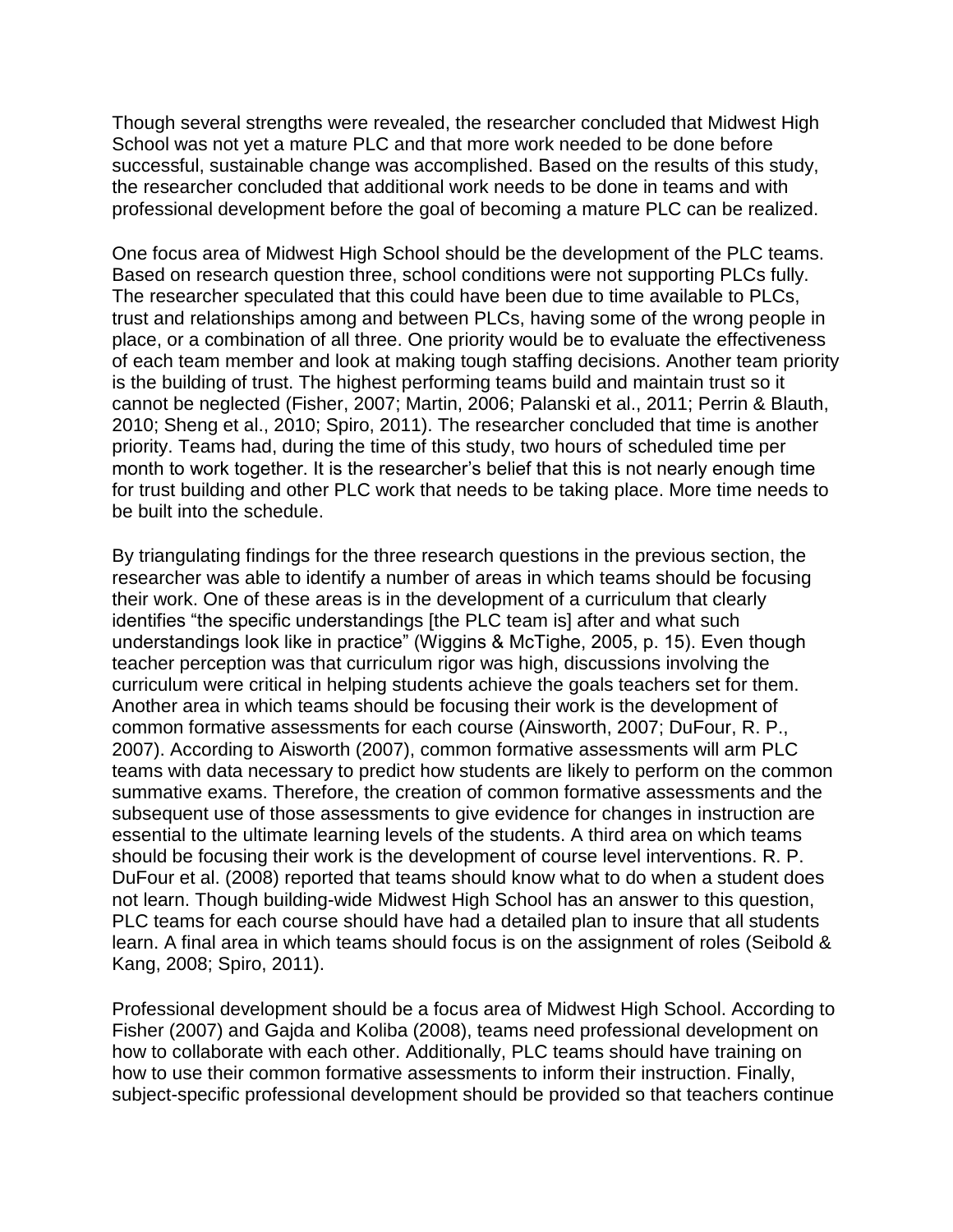to be confident in the ever-changing content in their fields of instruction. Carew et al. (2010) reported that high performing teams have the knowledge they need to get their jobs done. This is the only way to get teachers to support the changes necessary to become a mature PLC, because teachers cannot support changes unless they are confident they have the skills to make them successful (Armenakis & Harris, 2009; Kotter & Schlesinger, 2008; Zigarmi et al., 2010).

Additional work with teams and professional development will be futile without a way to monitor progress; there are several ways to accomplish this. Interviews conducted by an outside party or a series of anonymous, open-ended survey questions would be a good way to gather information from teachers. Initially, questions could focus on answering the following:

- What did the Algebra I and Biology PLCs do to achieve measurable differences in the results of their Missouri EOC Exams?
- Were math and science staff survey scores better than the rest of the staff survey scores? Are these or other departments functioning as mature PLCs?
- What are the strengths and weaknesses of courses and departments that were not a part of this study?
- What additional information is there regarding the strengths and weaknesses of the courses and departments that were a part of this study?
- Why was there a teacher perception of gaps in collective learning to address student needs, peer feedback of teacher classroom practices, school conditions supporting PLCs, and public image? What do teachers think should be done to close the gaps?

The answers to these questions, along with the team and professional development recommendations described above, provided a plan for Midwest High School to move forward. When they are ready, the staff of Midwest High School should again evaluate their status as a mature PLC by repeating the School Professional Staff as Learning Community Questionnaire that was used in research question three (Hord et al., 1999).

#### D. IMPLICATIONS AND FUTURE STUDIES

Since PLCs mirror research on best practices for successful, sustainable change in any organization, implementation of PLCs in a high school setting should, in theory, result in increased student achievement. However, this is not always the case. The researcher believes there could be several reasons for this. First, teachers and administrators could get caught up in process instead of product. For instance, they could create superfluous meeting notes and meaningless goals instead of pushing quickly past the logistics to the hard conversations that make a difference for the students. Maybe there is a best way to quickly and efficiently implement PLCs so that student benefits are immediate. A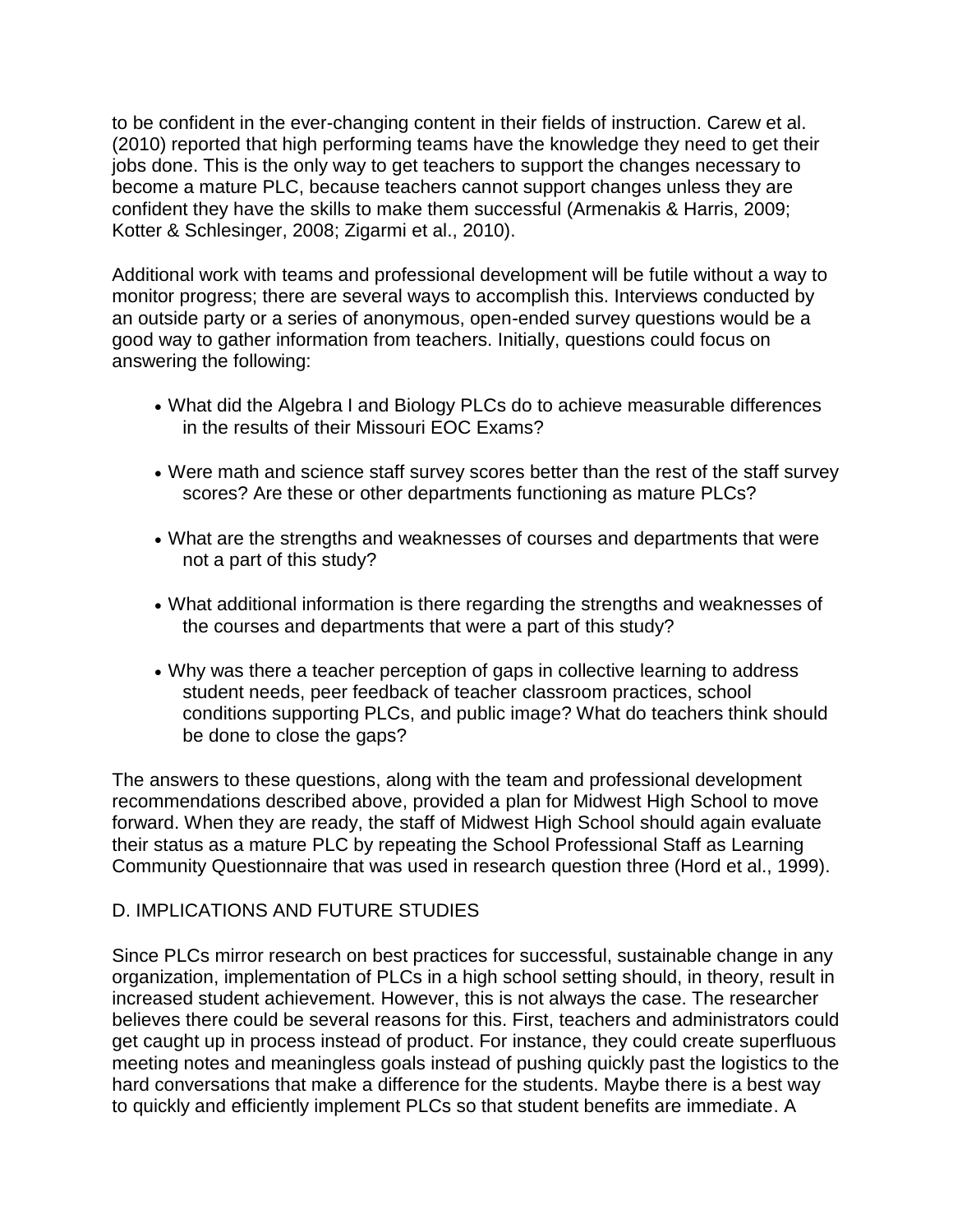study that focused on the best way to implement PLCs would add to the current literature by providing high schools more direction and perhaps shortening the amount of time it takes high schools to see measurable results which would definitely benefit students.

Another possibility is that the structure of the United States' educational system as a whole is outdated. Perhaps there is something fundamentally flawed in the ways that grade levels are organized, staff is recruited, and time is distributed. It might be these flaws that inhibit the effects of good leadership and teamwork on the achievement of the students. While these ideas were not addressed in detail in this study, the author intends to explore them in future literature reviews and studies. Other countries are doing it better (Baldi et al., 2007; Emeagwali, 2010; Fleischman et al., 2010). International journals, then, would be a good place to start.

#### E. CONCLUSIONS

The purpose of education is to provide assistance to students so they may achieve results, and results come when a faculty is able to undergo successful, sustainable change in their school. R. P. DuFour et al. (2008) provided a description of PLCs that not only mirrored the current literature on organizations' best practices for creating successful, sustainable change but put it into an educational context. Though the road to increased student achievement through successful, sustainable change is not straight or smooth, the researcher believes that educators have an obligation to find a way. PLCs, though not a specific set of directions, provided the initial tools that educators would need to reach their destination: increased student achievement. However, they are not the only tools needed. It is up to educators to find the rest.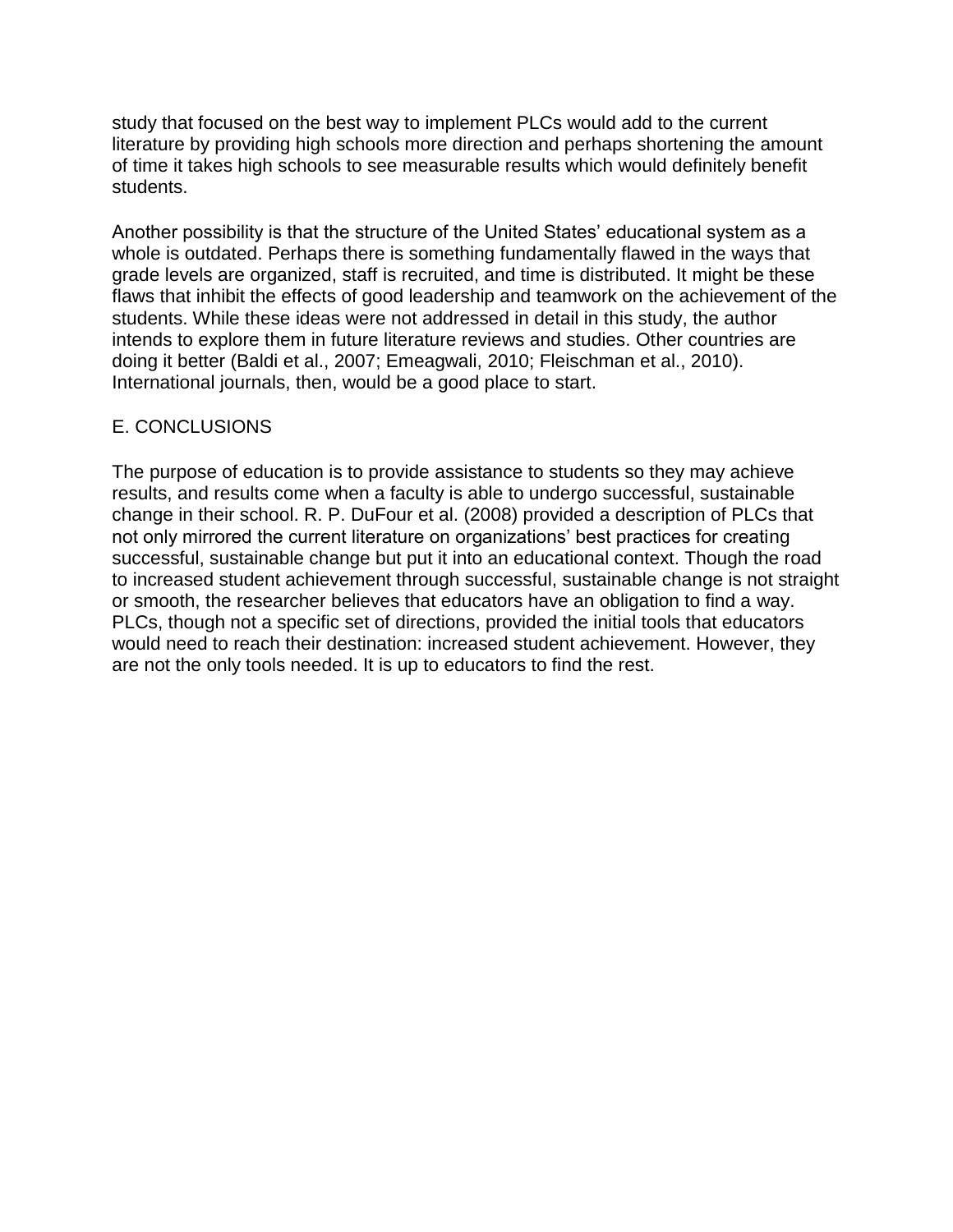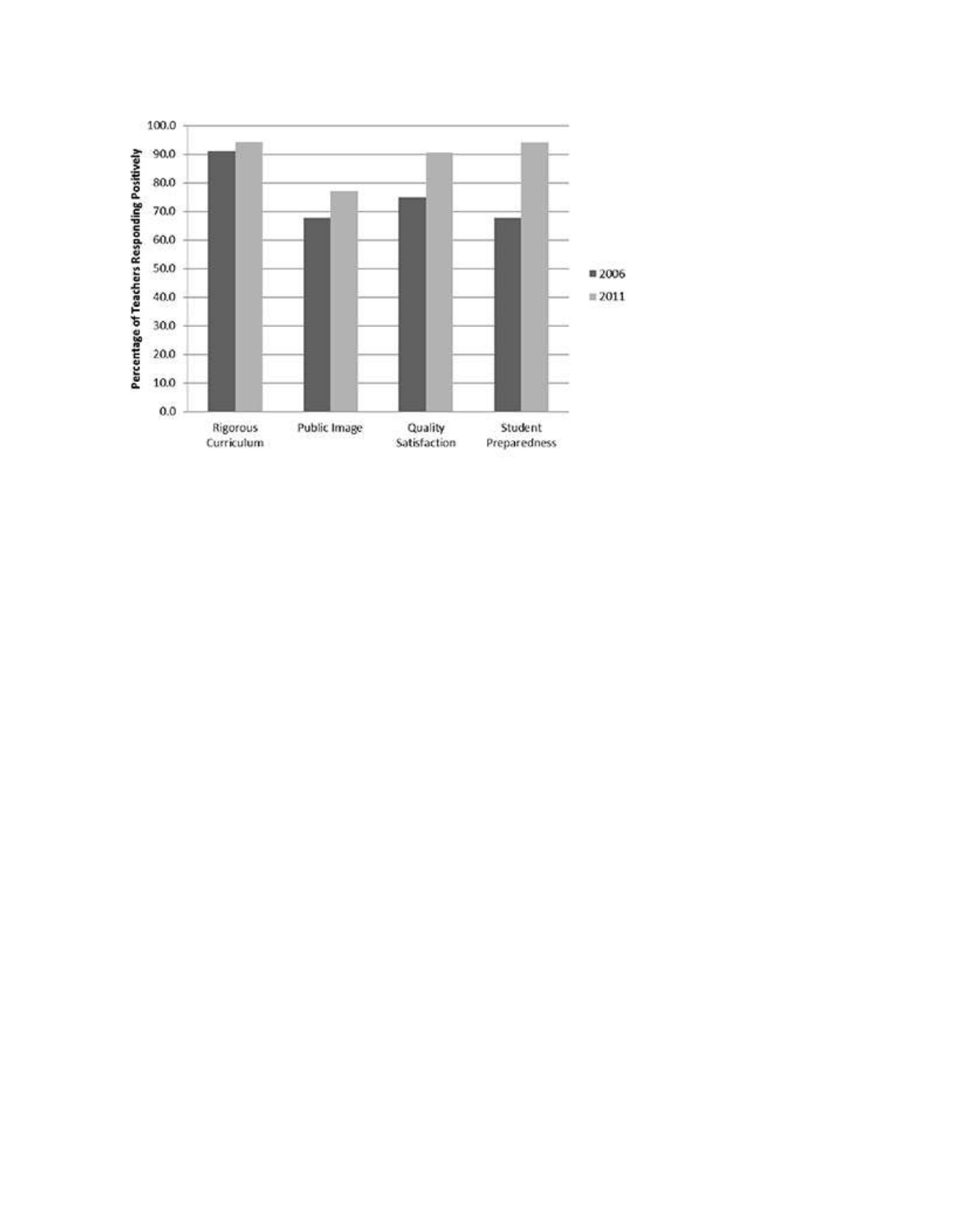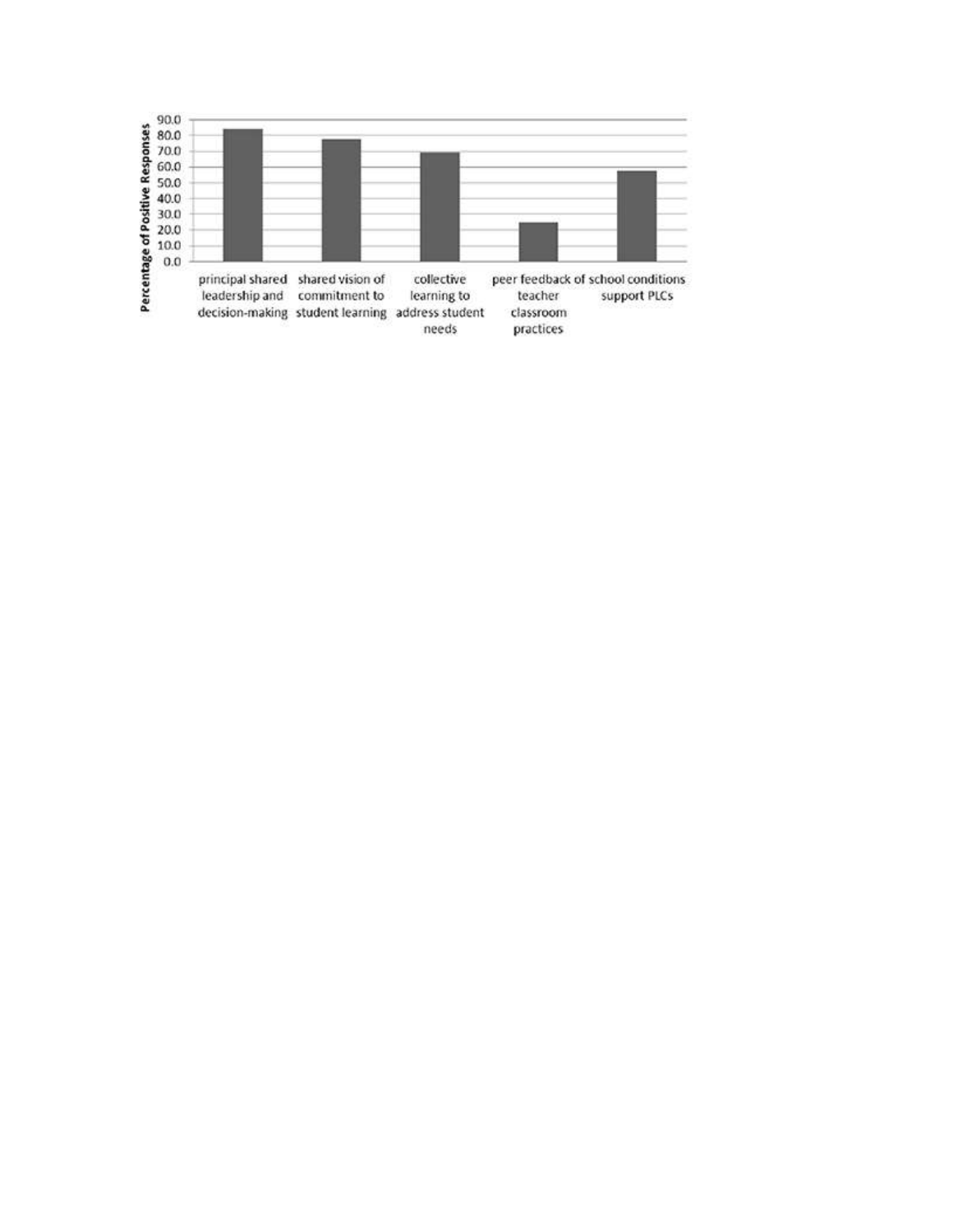#### *\_\_\_\_\_\_\_\_\_\_\_\_\_\_\_\_\_\_\_\_\_\_\_\_\_\_\_\_\_\_\_\_\_\_\_\_\_\_\_\_\_\_\_\_\_\_\_\_\_\_\_\_\_\_\_\_\_\_\_\_\_\_\_\_\_\_*  **References**

Ainsworth, L. (2007). Common formative assessments: The centerpiece of an integrated standards-based assessment system. In Reeves, D. (Ed.), *Ahead of the curve: The power of assessment to transform teaching and learning* (pp. 78-101). Bloomington, IN: Solution Tree.

Armenakis, A. A., & Harris, S. G. (2009). Reflections: Our journey in organizational change research and practice. *Journal of Change Management*, *9*(2), 127-142. doi: 10.1080/14697010902879079

Baldi, S., Jin, Y., Skemer, M., Green, P., Herget, D., & National Center for Educational Statistics. (2007). Highlights from PISA 2006: Performance of U.S. 15-year-old students in science and mathematics literacy in an international context. *National Center for Education Statistics*. Retrieved from http://nces.ed.gov

- Beres, C. J. (2007). *Learning communities, achievement and completion: Exploring relationships in Southern Alberta secondary schools* (Doctoral dissertation). Available from ProQuest Dissertations and Theses database. (UMI No. 3303767)
- Bluman, A. G. (2010). *Elementary statistics: A step by step approach* (5th edition). New York, NY: McGraw-Hill.
- Cady, S. H., Wheeler, J. V., DeWolf, J., & Brodke, M. (2011). Mission, vision, and values: What do they say? *Organizational Development Journal*, *29*(1), 63-78.
- Carew, D., Parisi-Carew, E., Good, L., & Blanchard, K. (2010). Situational team leadership. In K. Blanchard (Ed.), Leading at a higher level (pp. 165-189). Upper Saddle River, NJ: FT Press.
- Chan, L. H., & Chen, C.-H. (2010). Conflict from teamwork in project-based collaborative learning. *Performance Improvement*, *49*(2), 23-28.
- De Jong, B. A., & Elfring, T. (2010). How does trust affect the performance of ongoing teams? The mediating role of reflexivity, monitoring, and effort. *Academy of Management Journal*, *53*(3), 535-549.
- Ding, Z., & Ng, F. (2007). Reliability and validity of the Chinese version of McAllister's trust scale. *Construction Management and Economics*, *25*(11), 1105-1115.
- Ding, Z., & Ng, F. (2010). Personal construct-based factors affecting interpersonal trust in a project design team. *Journal of Construction Engineering Management*, *136*(2), 227-234.
- DuFour, R. P. (2007). PLCs: A bandwagon, an idea worth considering, or our best hope for high levels of learning? *Middle School Journal 39*(1), 4-8. Retrieved from

http://www.amle.org/Publications/MiddleSchoolJournal/Articles/Septemb er2007/Article1/tabid/1496/Default.aspx

26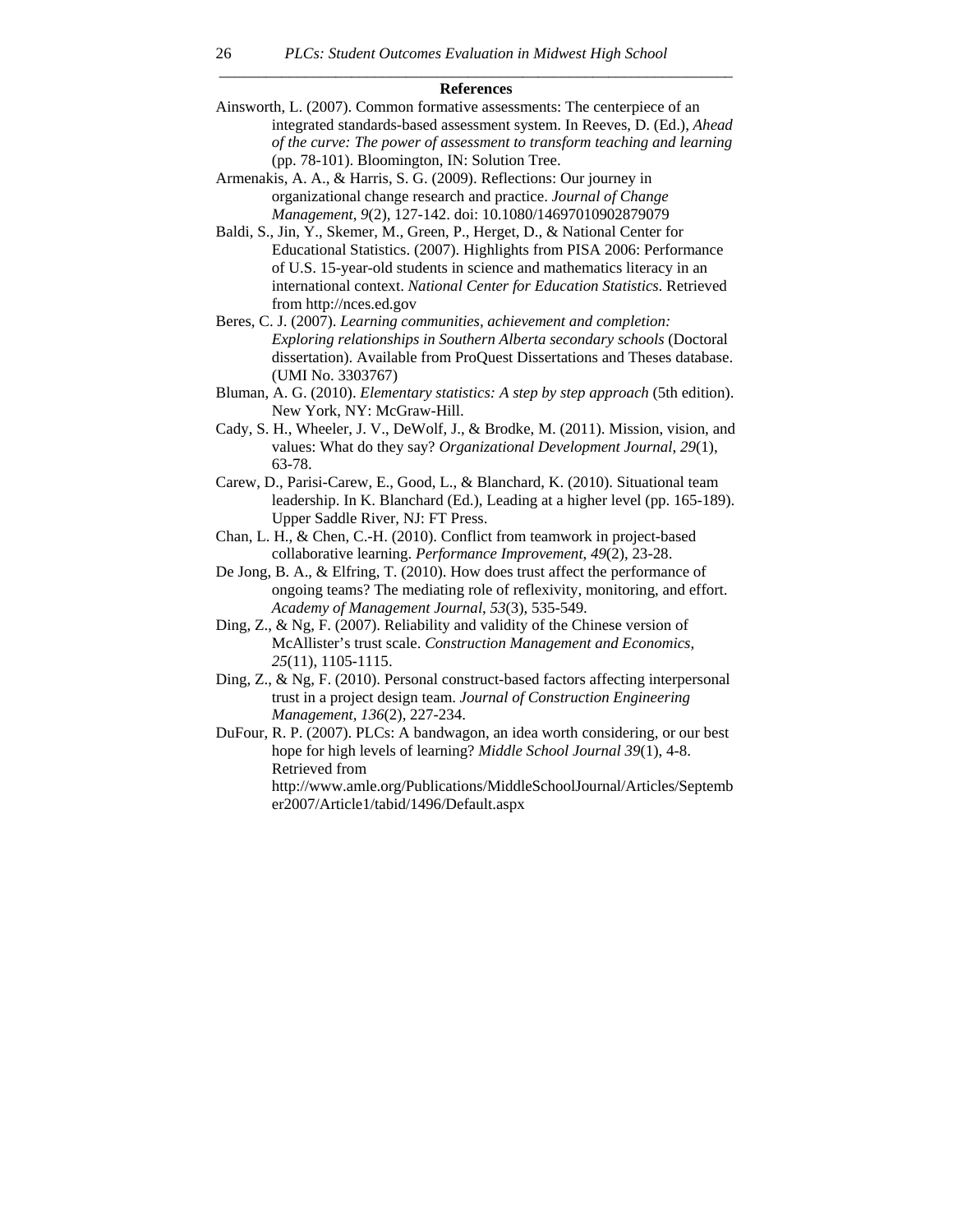- DuFour, R. P., & DuFour, R. (2010). The role of PLCs in advancing 21st century skills. In J. Bellanca & R. Brandt (Eds.), *21st century skills: Rethinking how students learn* (pp. 77-95). Bloomington, IN: Solution Tree.
- DuFour, R. P., DuFour, R., & Eaker, R. (2008). *Revisiting PLCs at work: New insights for improving schools*. Bloomington, IN: Solution Tree.
- DuFour, R. P., & Eaker, R. (1998). *PLCs at work: Best practices for enhancing student achievement*. Bloomington, IN: Solution Tree.
- Emeagwali, N. (2010). National Science Board says U.S. lead in STEM slipping. *Techniques: Connecting Education & Careers*, *85*(3), 10-11.
- Finley, D. C. (2010). Build your business blueprint: 7 strategies to create and sustain the ultimate business. *Mar/Apr 2010 Practice Management Solutions*, 12-13.
- Fisher, R. (2007). Putting the "team" in the fine arts team: An application of business management team concepts. *Arts Education Policy Review, 108*(4), 25-30.
- Fleischman, H. L., Hopstock, P. J., Pelczar, M. P., Shelley, B. E., & National Center for Education Statistics. (2010). Highlights from PISA 2009: Performance of U.S. 15-year-old students in reading, mathematics, and science literacy in an international context. *National Center for Education Statistics*. Retrieved from http://nces.ed.gov
- Fullan, M. (2001). *Leading in a culture of change*. San Francisco, CA: Jossey-Bass.
- Fullan, M. (2007). *The new meaning of educational change* (4th ed.). New York, NY: Teachers College Press.
- Gajda, R., & Koliba, C. J. (2008). Evaluating and improving the quality of teacher collaboration: A field-tested framework for secondary school leaders. *NASSP Bulletin, 92*(2), 133-153. Retrieved from http://www.principals.org
- Garcia, T. (2009, December 25). Whittier Union emulated by school districts near and far. *Whittier Daily News*. Retrieved from http://www.allthingsplc.info
- Hoegl, M., & Parboteeah, K. P. (2006). Autonomy and teamwork in innovative projects. *Human Resource Management*, *45*(1), 67-79.
- Hord, S., Meehan, M., Orletsky, S., & Sattes, B. (1999). Issues…about change. Retrieved from http://www.sedl.org
- Kotter, J. P., & Schlesinger, L. A. (2008). Choosing strategies for change. *Harvard Business Review*, *86*(7/8), 130-139.
- Langley, G. J., Moen, R. D., Nolan, K. M., Nolan, T. W., Norman, C. L., & Provost, L. P. (2009). *The improvement guide: A practical approach to enhancing organizational performance*. San Francisco, CA: Jossey-Bass.
- Locander, W. B., & Luechauer, D. L. (2009). The human element: Let Dow Chemical's "Hu" commercial teach you how to be a more humane leader. *Marketing Management*, *18*(2), 30-31.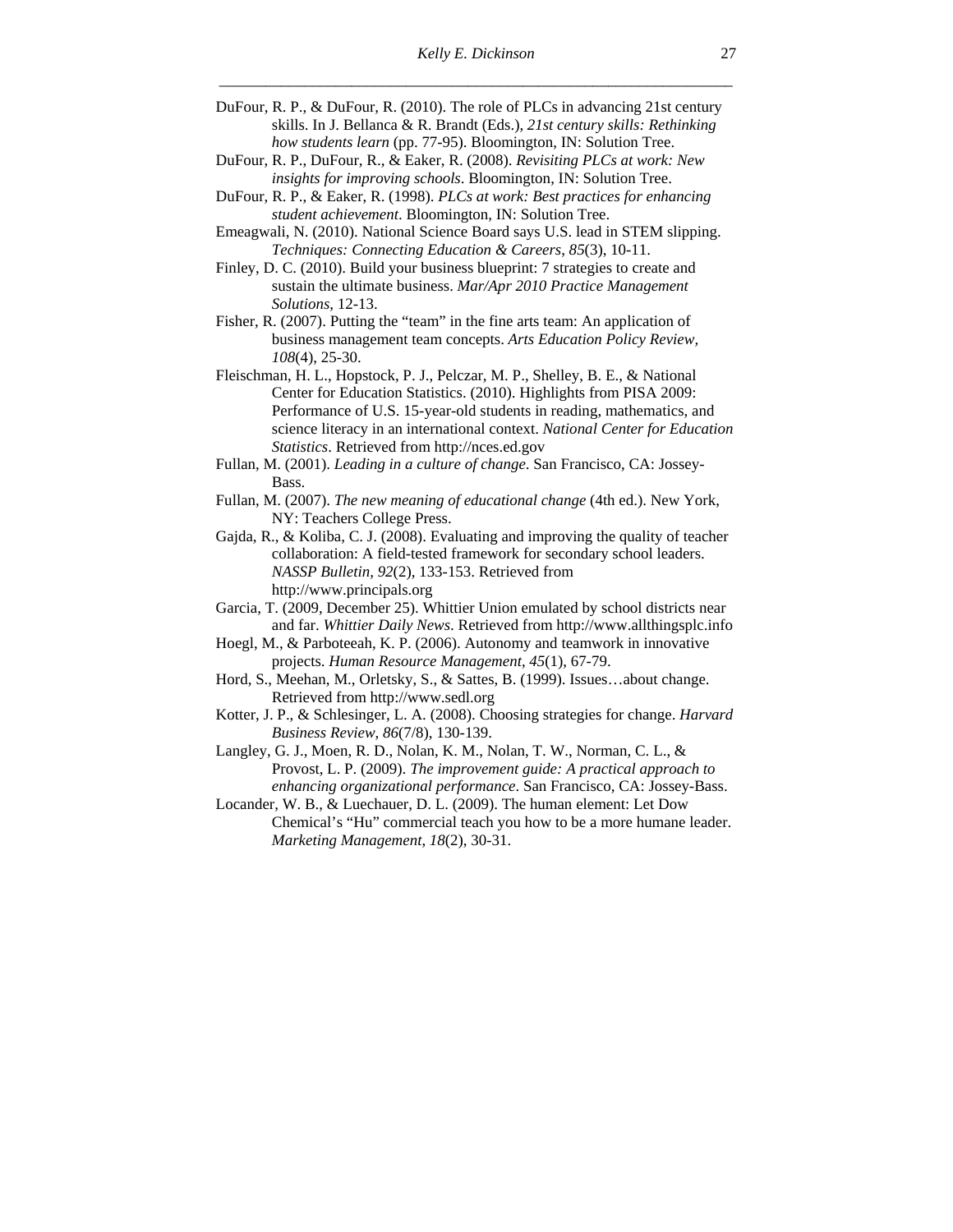Martin, K. (2006). The trust factor. *Industrial Engineer, 38*(3), 30-35.

Maxwell, J. C. (2009). *How successful people think: Change your thinking, change your life*. New York, NY: Center Street.

*\_\_\_\_\_\_\_\_\_\_\_\_\_\_\_\_\_\_\_\_\_\_\_\_\_\_\_\_\_\_\_\_\_\_\_\_\_\_\_\_\_\_\_\_\_\_\_\_\_\_\_\_\_\_\_\_\_\_\_\_\_\_\_\_\_\_* 

- Meehan, M. L., Orletsky, S. R., & Sattes, B. (1997). Field test of an instrument measuring the concept of professional learning communities in schools. *Appalachia Educational Laboratory.* Retrieved from WilsonWeb database. (ED433358)
- Meglino, B. M., & Ravlin, E. C. (1998). Individual values in organizations: Concepts, controversies, and research. *Journal of Management*, *24*(3), 351-389.
- Missouri Department of Elementary and Secondary Education. (2010a). Final Adequate Yearly Progress. Retrieved from http://dese.mo.gov
- Missouri Department of Elementary and Secondary Education. (2010b). 2009-2010 School Accountability Report Card. Retrieved from http://dese.mo.gov
- Missouri Department of Elementary and Secondary Education. (2010c). Understanding your adequate yearly progress (AYP) report 2010-2011. Retrieved from http://www.dese.mo.gov
- Nelson, T. H., LeBard, L., & Waters, C. (2010). How to create a PLC. *Science and Children, 47*(9), 36-40.
- O'Doherty, A., & Ovando, M. N. (2009). Drivers of success: One district's process for closing achievement gaps in a post–No Child Left Behind context. *Journal of School Leadership*, *19*(1), 6-32.
- O'Neill, J., & Conzemius, A. (2006). *The power of SMART goals: Using goals to improve student learning.* Bloomington, IN: Solution Tree.
- Palanski, M. E., Kahai, S. S., & Yammarino, F. J. (2011). Team virtues and performance: An examination of transparency, behavioral integrity, and trust. *Journal of Business Ethics*, *99*, 201-216. doi: 10.1007/s10551-010- 0650-7
- Parrett, W., & Budge, K. (2009). Tough questions for tough times. *Educational Leadership*, *67*(2), 22-27.
- Perrin, C., & Blauth, C. (2010). The basic principles: Building blocks of trust. *The Catalyst*, *39*(2), 9-12.
- PLC Leadership Team. (2011). *Academic Networking Period: A main component of Midwest High School's pyramid of interventions and incentives*. Unpublished manuscript.
- Randolph, A., & Blanchard, K. (2010). *Empowerment is the key.* In *Leading at a higher level* (pp. 57-74). Upper Saddle River, NJ: FT Press.
- Reason, C. (2010). *Leading a learning organization*. Bloomington, IN: Solution Tree.
- Requirements of No Child Left Behind Act. (2002, August 22). *The Washington Post*, p. T20.

28